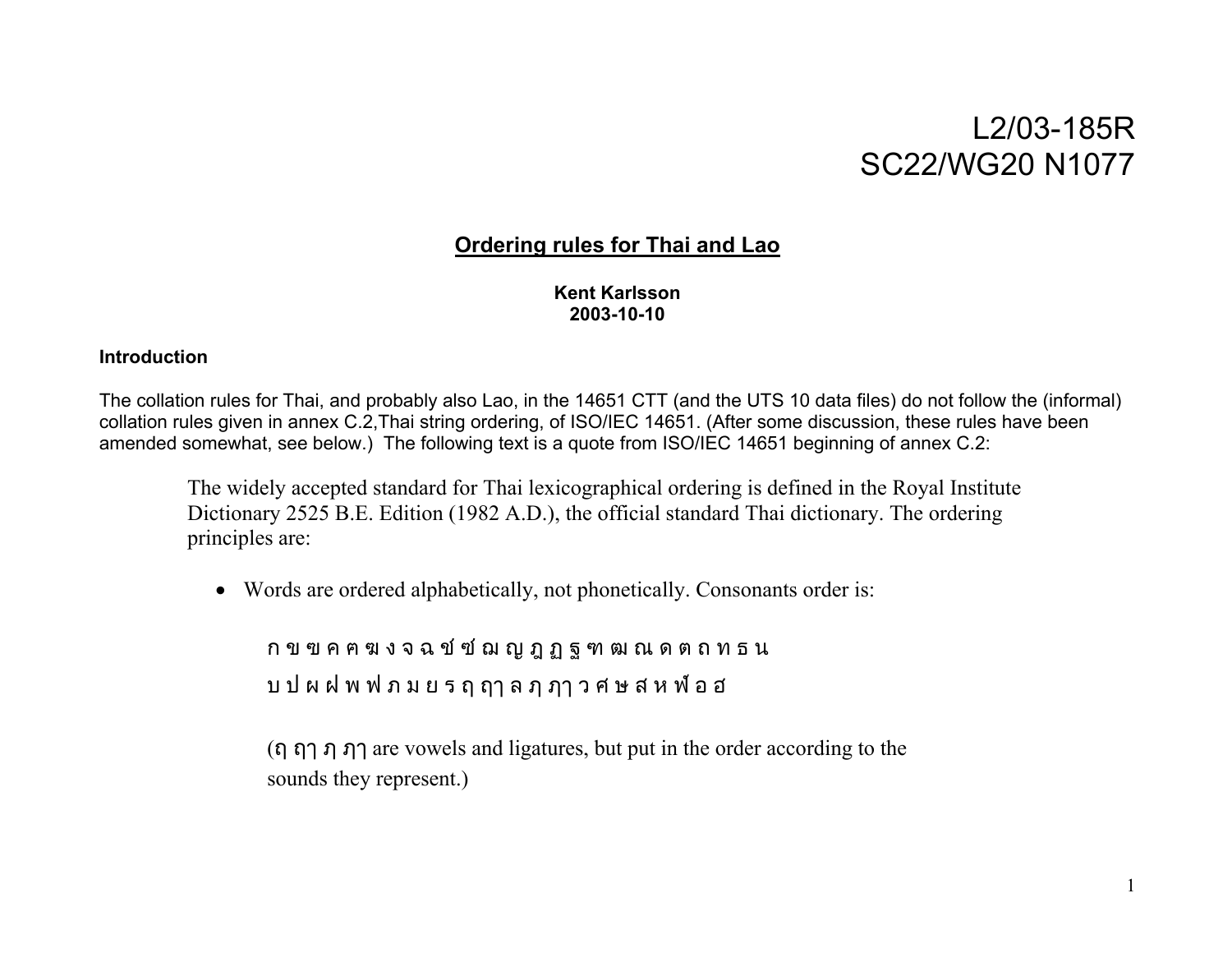• Vowels are also ordered by written forms, not by sounds. Vowels order is:

ะ ั า ำ ิ ี ึ ื ุ ู เ แ โ ใ ไ

(อ ว ย are always ordered as consonants, although they sometimes act as vowels.)

- String comparison is performed from left to right, but considering initial consonants before vowels in the same syllable.
- Tones and diacritics are ignored at level 1, at level 2 the order is:

-็ -่ -้ -๊ -๋

LAKKHANGYAO is a vowel, a variant of SARA AA. LAKKHANGYAO should be ordered as a variant of SARA AA, or just before SARA AA, and no collating elements (contractions) should be defined for the combinations using LAKKHANGYAO above.

Annex C.2, later continues:

- Leading vowels  $(L L \bar{L} L)$ , corresponding to characters U+0E40-U+0E44), which are written before consonants, must be considered after the initial consonant. Therefore, the rearrangement is needed before comparison.
- Diacritics and tone marks  $(-\cdot \cdot \cdot \cdot \cdot \cdot \cdot \cdot)$  must be ignored in the first pass, and be considered at later pass if the first pass yields equality.

Even later:

When punctuation marks (ฯ ๆ ฿ ๏ ๚ ๛) are concerned, another level of weights is required for them.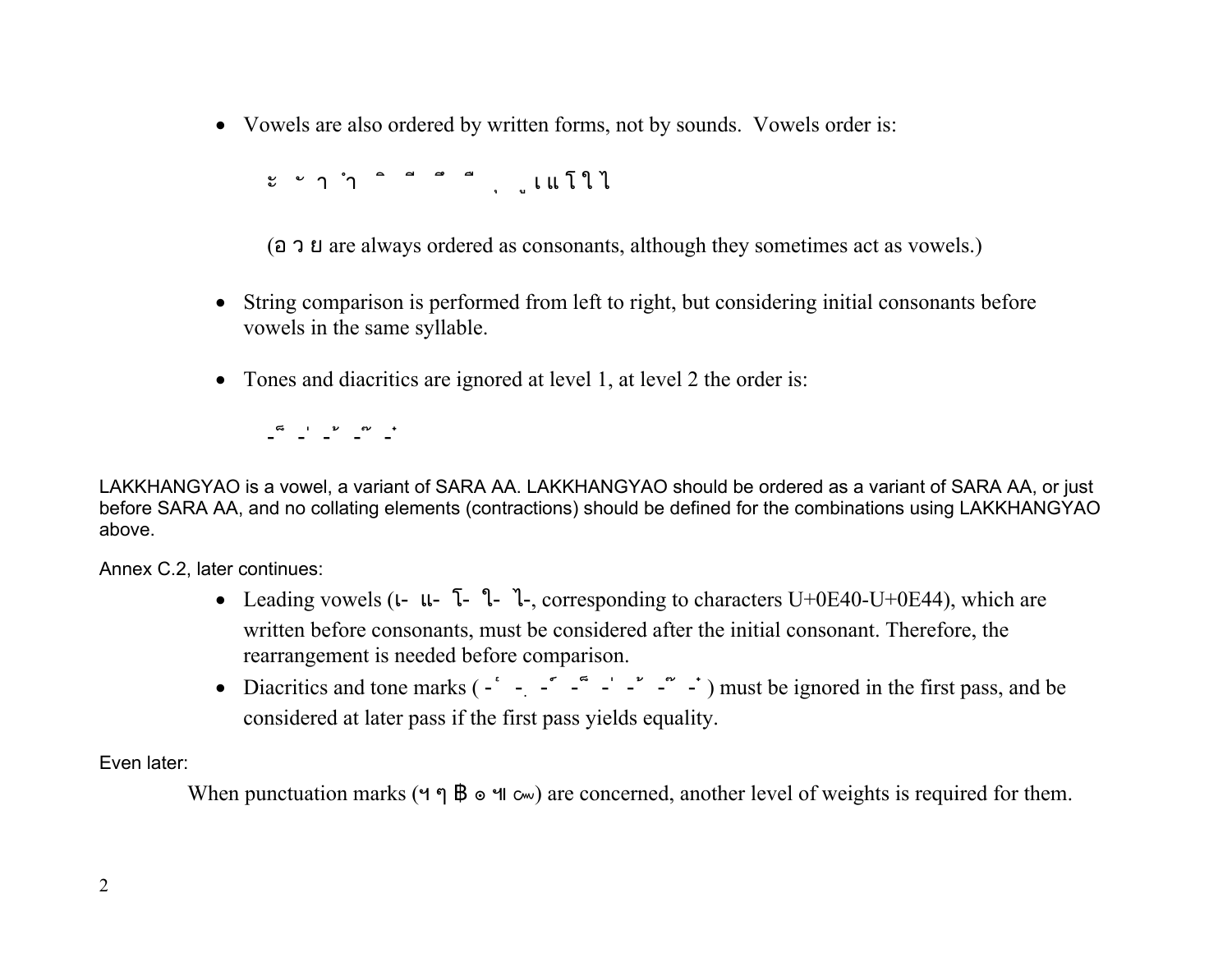Dependent vowels (and would-be dependent vowels) are ordered like dependent vowels for Indic scripts, at the very end of the weighting scale for level 1, along with Hangul vowels.

Note also that PAIYANNOI is regarded as a punctuation mark.

Below, formal ordering rules that attempt to follow the informal description (amended after discussions) in that annex are given. Digits and currency symbols are not covered below. However, NIKHAHIT is not covered above, but is below regarded as significant on level 1, as a dependent letter ordered before the vowels.

The rules below also contain a number of contractions. These are not explicitly declared here, even though that need be made for a complete 14651 style set of ordering rules. The contractions are easily inferred by the names of the contractions. Using these contractions, special prehandling for Thai and Lao (which is now specified in UTS 10) is no longer needed (if it is decided to accept this part of this proposal). This method works very well with ISO/IEC 14651, which does not require that there is any prehandling at all. Indeed this way both 14651 implementations and UCA implementations can achieve the same results for Thai and Lao.

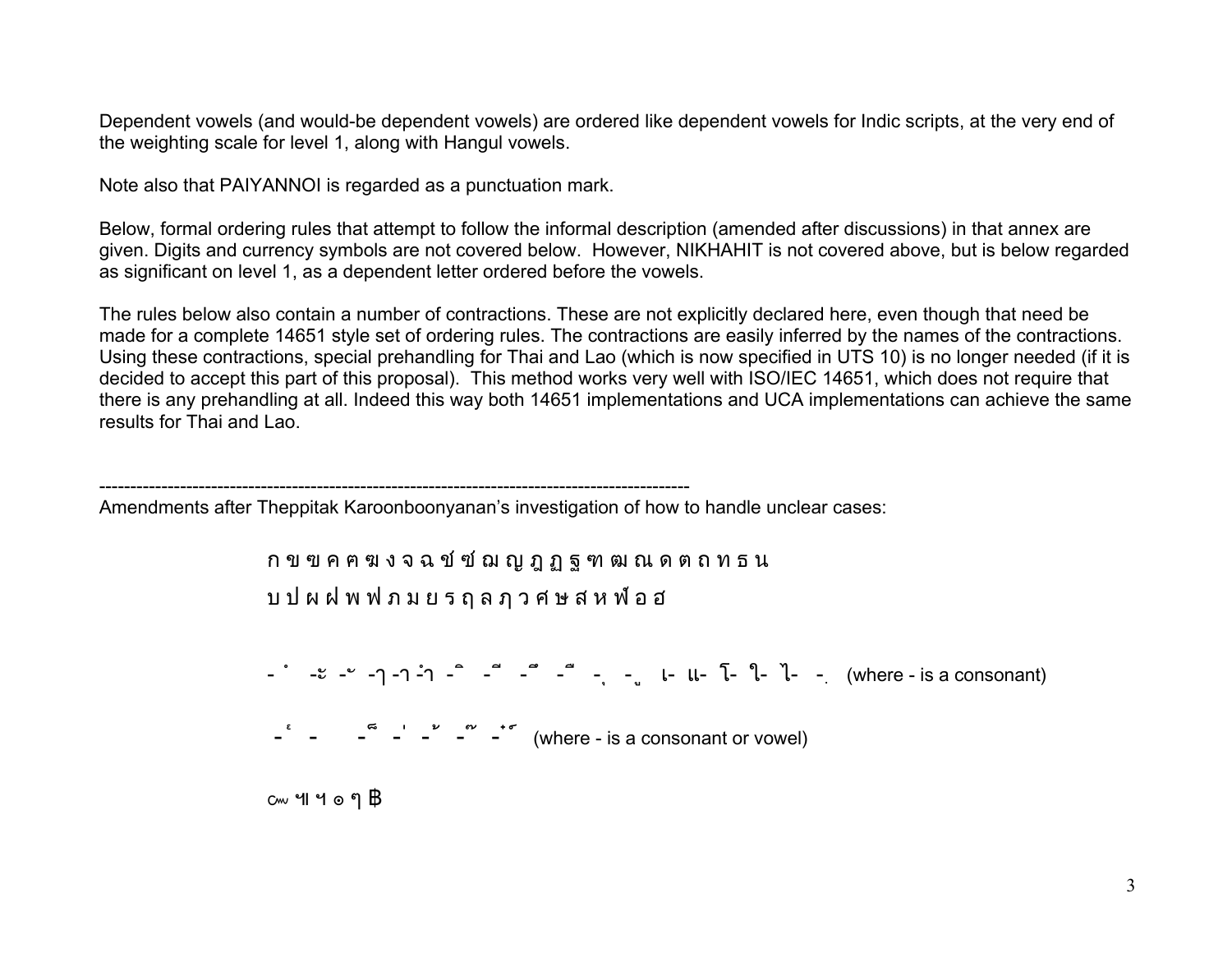## ------------------------------------------------------------------------------------------------

## **Suggestion for the CTT (and UCA default table) for the Thai and Lao scripts follows:**

%%% Thai/Lao punctuation:

|                                                                          | <u0e5b> IGNORE;IGNORE;IGNORE;<u0e5b> % THAI CHARACTER KHOMUT</u0e5b></u0e5b>     |  |  |  |  |                                                                                                                                    |  | Po end mark                                |  |  |
|--------------------------------------------------------------------------|----------------------------------------------------------------------------------|--|--|--|--|------------------------------------------------------------------------------------------------------------------------------------|--|--------------------------------------------|--|--|
|                                                                          |                                                                                  |  |  |  |  | <u0e5a u0e30=""> IGNORE;IGNORE;IGNORE;<u0e5a u0e30=""> % THAI CHARACTER ANGKHANKHU, THAI CHARACTER SARA A end mark</u0e5a></u0e5a> |  |                                            |  |  |
|                                                                          | <u0e5a> IGNORE;IGNORE;IGNORE;<u0e5a> % THAI CHARACTER ANGKHANKHU</u0e5a></u0e5a> |  |  |  |  |                                                                                                                                    |  | Po double danda                            |  |  |
|                                                                          | <u0e2f> IGNORE;IGNORE;IGNORE;<u0e2f> % THAI CHARACTER PAIYANNOI</u0e2f></u0e2f>  |  |  |  |  |                                                                                                                                    |  | Lo abbreviation mark/danda (not a letter!) |  |  |
|                                                                          | <u0eaf> IGNORE;IGNORE;IGNORE;<u0eaf> % LAO ELLIPSIS</u0eaf></u0eaf>              |  |  |  |  |                                                                                                                                    |  | Lo abbreviation mark/danda (not a letter!) |  |  |
|                                                                          | <u0e4f> IGNORE; IGNORE; IGNORE; <u0e4f> % THAI CHARACTER FONGMAN</u0e4f></u0e4f> |  |  |  |  |                                                                                                                                    |  | Po bullet                                  |  |  |
| %%% Repeat marks; not modifier letters, more like apostrophe and hyphen: |                                                                                  |  |  |  |  |                                                                                                                                    |  |                                            |  |  |
|                                                                          |                                                                                  |  |  |  |  | <u0e46> IGNORE;IGNORE;IGNORE;<u0e46> % THAI CHARACTER MAIYAMOK Lm</u0e46></u0e46>                                                  |  | repetition                                 |  |  |
|                                                                          | <u0ec6> IGNORE;IGNORE;IGNORE;<u0ec6> % LAO KO LA</u0ec6></u0ec6>                 |  |  |  |  |                                                                                                                                    |  | Lm repetition                              |  |  |

%%% Thai/Lao tone marks and other diacritics. Placed after a consonant and after any dependent vowel:

| <uoe4e> IGNORE;<doe4e>;<min>;<uoe4e> % THAI CHARACTER YAMAKKAN, Mn, above, virama (old), but ordered thus</uoe4e></min></doe4e></uoe4e> |  |    |                             |  |  |
|-----------------------------------------------------------------------------------------------------------------------------------------|--|----|-----------------------------|--|--|
| <u0e4c> IGNORE;<d0e4c>;<min>;<u0e4c> % THAI CHARACTER THANTHAKHAT Mn above, cancellation mark</u0e4c></min></d0e4c></u0e4c>             |  |    |                             |  |  |
| <u0ecc> IGNORE;<d0ecc>;<min>;<u0ecc> % LAO CANCELLATION MARK</u0ecc></min></d0ecc></u0ecc>                                              |  |    | Mn above, cancellation mark |  |  |
| <u0e47> IGNORE;<d0e47>;<min>;<u0e47> % THAI CHARACTER MAITAIKHU, Mn, above; vowel sign, but ordered thus</u0e47></min></d0e47></u0e47>  |  |    |                             |  |  |
|                                                                                                                                         |  |    |                             |  |  |
| <u0e48> IGNORE;<d0e48>;<min>;<u0e48> % THAI CHARACTER MAI EK</u0e48></min></d0e48></u0e48>                                              |  | Mn | above                       |  |  |
| <u0ec8> IGNORE;<d0ec8>;<min>;<u0ec8> % LAO TONE MAI EK</u0ec8></min></d0ec8></u0ec8>                                                    |  | Mn | above                       |  |  |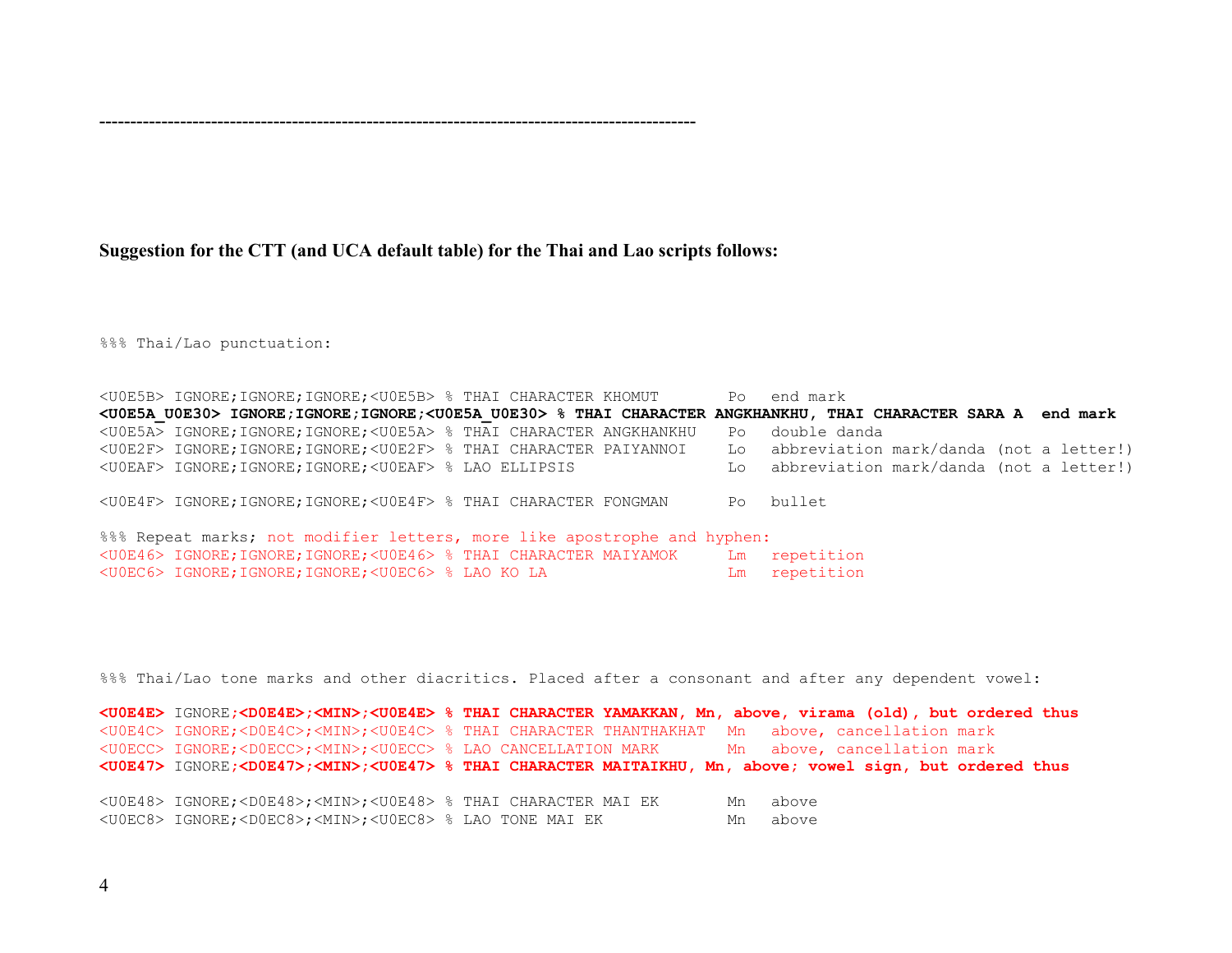```
<U0E49> IGNORE;<D0E49>;<MIN>;<U0E49> % THAI CHARACTER MAI THO Mn above 
<U0EC9> IGNORE;<D0EC9>;<MIN>;<U0EC9> % LAO TONE MAI THO Mn above 
<U0E4A> IGNORE;<D0E4A>;<MIN>;<U0E4A> % THAI CHARACTER MAI TRI Mn above 
<U0ECA> IGNORE;<D0ECA>;<MIN>;<U0ECA> % LAO TONE MAI TI Mn above 
<U0E4B> IGNORE;<D0E4B>;<MIN>;<U0E4B> % THAI CHARACTER MAI CHATTAWA Mn above 
<U0ECB> IGNORE;<D0ECB>;<MIN>;<U0ECB> % LAO TONE MAI CATAWA Mn above
```

```
%%% Thai consonants (with swap for pre-vowels, note that SARA AE is ordered as <SARA E, SARA E>):
```
<U0E01> <S0E01>;<BASE>;<MIN>;<U0E01> % THAI CHARACTER KO KAI

```
<U0E40_U0E01> "<S0E01><S0E40>";"<BASE><BASE>";"<MIN><MIN>";<U0E40_U0E01> % E, KO KAI
```

```
<U0E40_U0E40_U0E01> "<S0E01><S0E40><S0E40>";"<BASE><BASE><BASE>";"<MIN><MIN><MIN>";<U0E40_U0E01> % E, E, KO 
           KAI <U0E41_U0E01> "<S0E01><S0E40><S0E40>";"<BASE><BASE><BASE>";"<MIN><MIN><MIN>";<U0E41_U0E01> % AE, KO KAI 
<U0E42_U0E01> "<S0E01><S0E42>";"<BASE><BASE>";"<MIN><MIN>";<U0E42_U0E01> % O, KO KAI 
<U0E43_U0E01> "<S0E01><S0E43>";"<BASE><BASE>";"<MIN><MIN>";<U0E43_U0E01> % AI MAIMUAN, KO KAI 
<U0E44_U0E01> "<S0E01><S0E44>";"<BASE><BASE>";"<MIN><MIN>";<U0E44_U0E01> % AI MAIMALAI, KO KAI 
<U0E02> <S0E02>;<BASE>;<MIN>;<U0E02> % THAI CHARACTER KHO KHAI 
<U0E40 U0E02> "<S0E02><S0E40>"; "<BASE><BASE>"; "<MIN><MIN>";<U0E40 U0E02> % E, KHO KHAI
<U0E40_U0E40_U0E02> "<S0E02><S0E40><S0E40>";"<BASE><BASE><BASE>";"<MIN><MIN><MIN>";<U0E40_U0E02> % E, E, KHO 
           KHAI <U0E41_U0E02> "<S0E02><S0E40><S0E40>";"<BASE><BASE><BASE>";"<MIN><MIN><MIN>";<U0E41_U0E02> % AE, KHO KHAI 
<U0E42_U0E02> "<S0E02><S0E42>";"<BASE><BASE>";"<MIN><MIN>";<U0E42_U0E02> % O, KHO KHAI 
<U0E43_U0E02> "<S0E02><S0E43>";"<BASE><BASE>";"<MIN><MIN>";<U0E43_U0E02> % AI MAIMUAN, KHO KHAI 
<U0E44_U0E02> "<S0E02><S0E44>";"<BASE><BASE>";"<MIN><MIN>";<U0E44_U0E02> % AI MAIMALAI, KHO KHAI 
<U0E03> <S0E03>;<BASE>;<MIN>;<U0E03> % THAI CHARACTER KHO KHUAT 
<U0E40 U0E03> "<S0E03><S0E40>"; "<BASE><BASE>"; "<MIN><MIN>";<U0E40 U0E03> % E, KHO KHUAT
<U0E40_U0E40_U0E03> "<S0E03><S0E40><S0E40>";"<BASE><BASE><BASE>";"<MIN><MIN><MIN>";<U0E40_U0E03> % E, E, KHO 
           KHUAT <U0E41_U0E03> "<S0E03><S0E40><S0E40>";"<BASE><BASE><BASE>";"<MIN><MIN><MIN>";<U0E41_U0E03> % AE, KHO KHUAT 
<U0E42_U0E03> "<S0E03><S0E42>";"<BASE><BASE>";"<MIN><MIN>";<U0E42_U0E03> % O, KHO KHUAT 
<U0E43_U0E03> "<S0E03><S0E43>";"<BASE><BASE>";"<MIN><MIN>";<U0E43_U0E03> % AI MAIMUAN, KHO KHUAT
```

```
<U0E44_U0E03> "<S0E03><S0E44>";"<BASE><BASE>";"<MIN><MIN>";<U0E44_U0E03> % AI MAIMALAI, KHO KHUAT
```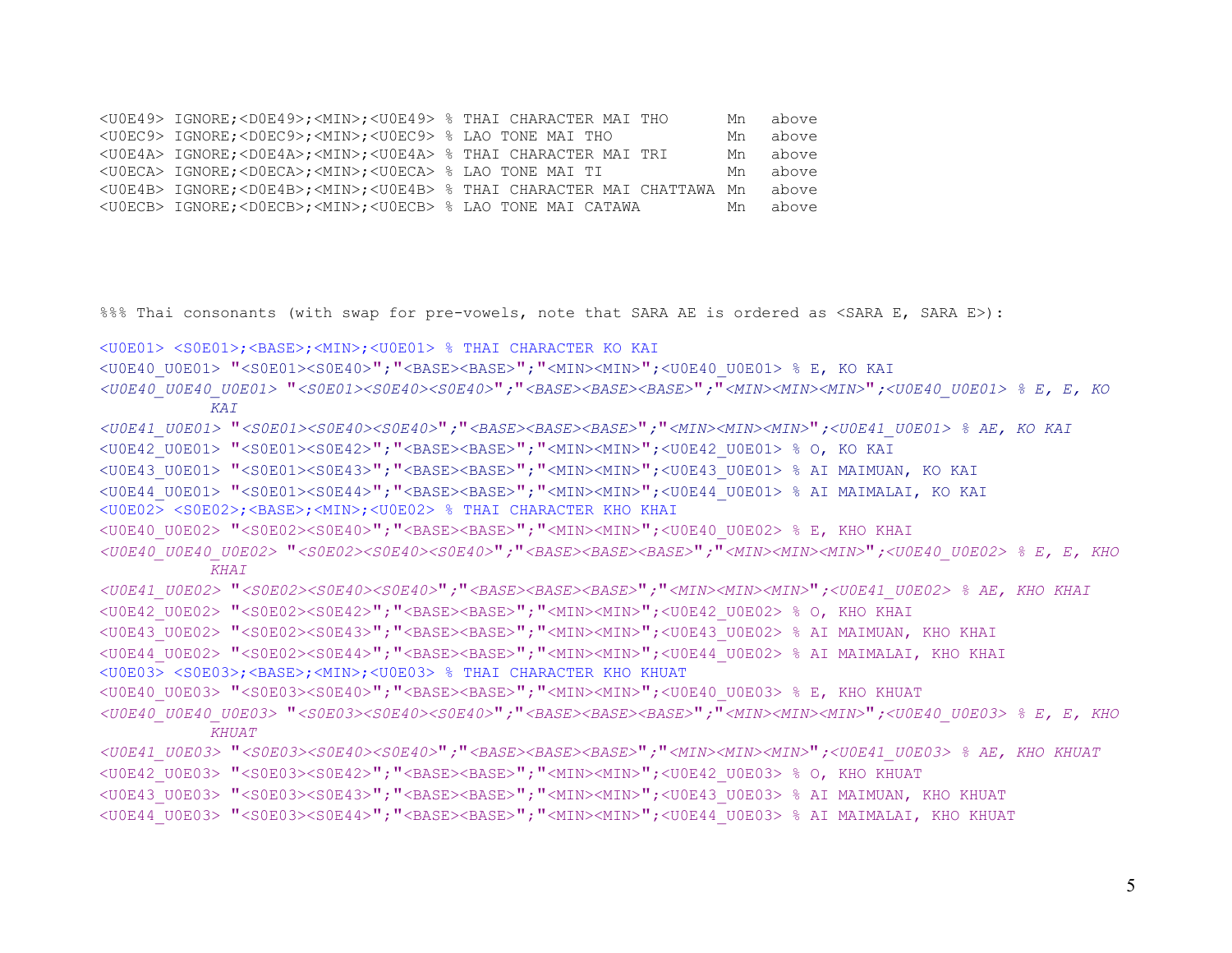<U0E04> <S0E04>;<BASE>;<MIN>;<U0E04> % THAI CHARACTER KHO KHWAI

<U0E40\_U0E04> "<S0E04><S0E40>";"<BASE><BASE>";"<MIN><MIN>";<U0E40\_U0E04> % E, KHO KHWAI

*<U0E40\_U0E40\_U0E04>* "*<S0E04><S0E40><S0E40>*"*;*"*<BASE><BASE><BASE>*"*;*"*<MIN><MIN><MIN>*"*;<U0E40\_U0E04> % E, E, KHO KHWAI*

*<U0E41\_U0E04>* "*<S0E04><S0E40><S0E40>*"*;*"*<BASE><BASE><BASE>*"*;*"*<MIN><MIN><MIN>*"*;<U0E41\_U0E04> % AE, KHO KHWAI*

<U0E42\_U0E04> "<S0E04><S0E42>";"<BASE><BASE>";"<MIN><MIN>";<U0E42\_U0E04> % O, KHO KHWAI

<U0E43\_U0E04> "<S0E04><S0E43>";"<BASE><BASE>";"<MIN><MIN>";<U0E43\_U0E04> % AI MAIMUAN, KHO KHWAI

<U0E44\_U0E04> "<S0E04><S0E44>";"<BASE><BASE>";"<MIN><MIN>";<U0E44\_U0E04> % AI MAIMALAI, KHO KHWAI

<U0E05> <S0E05>;<BASE>;<MIN>;<U0E05> % THAI CHARACTER KHO KHON

<U0E40 U0E05> "<S0E05><S0E40>"; "<BASE><BASE>"; "<MIN><MIN>";<U0E40 U0E05> % E, KHO KHON

*<U0E40\_U0E40\_U0E05>* "*<S0E05><S0E40><S0E40>*"*;*"*<BASE><BASE><BASE>*"*;*"*<MIN><MIN><MIN>*"*;<U0E40\_U0E05> % E, E, KHO KHON*

*<U0E41\_U0E05>* "*<S0E05><S0E40><S0E40>*"*;*"*<BASE><BASE><BASE>*"*;*"*<MIN><MIN><MIN>*"*;<U0E41\_U0E05> % AE, KHO KHON*

<U0E42 U0E05> "<S0E05><S0E42>"; "<BASE><BASE>"; "<MIN><MIN>";<U0E42 U0E05> % O, KHO KHON

<U0E43\_U0E05> "<S0E05><S0E43>";"<BASE><BASE>";"<MIN><MIN>";<U0E43\_U0E05> % AI MAIMUAN, KHO KHON

<U0E44\_U0E05> "<S0E05><S0E44>";"<BASE><BASE>";"<MIN><MIN>";<U0E44\_U0E05> % AI MAIMALAI, KHO KHON

<U0E06> <S0E06>;<BASE>;<MIN>;<U0E06> % THAI CHARACTER KHO RAKHANG

<U0E40\_U0E06> "<S0E06><S0E40>";"<BASE><BASE>";"<MIN><MIN>";<U0E40\_U0E06> % E, KHO RAKHANG

*<U0E40\_U0E40\_U0E06>* "*<S0E06><S0E40><S0E40>*"*;*"*<BASE><BASE><BASE>*"*;*"*<MIN><MIN><MIN>*"*;<U0E40\_U0E06> % E, E, KHO RAKHANG*

*<U0E41\_U0E06>* "*<S0E06><S0E40><S0E40>*"*;*"*<BASE><BASE><BASE>*"*;*"*<MIN><MIN><MIN>*"*;<U0E41\_U0E06> % AE, KHO RAKHANG* <U0E42\_U0E06> "<S0E06><S0E42>";"<BASE><BASE>";"<MIN><MIN>";<U0E42\_U0E06> % O, KHO RAKHANG

<U0E43\_U0E06> "<S0E06><S0E43>";"<BASE><BASE>";"<MIN><MIN>";<U0E43\_U0E06> % AI MAIMUAN, KHO RAKHANG

<U0E44\_U0E06> "<S0E06><S0E44>";"<BASE><BASE>";"<MIN><MIN>";<U0E44\_U0E06> % AI MAIMALAI, KHO RAKHANG <U0E07> <S0E07>;<BASE>;<MIN>;<U0E07> % THAI CHARACTER NGO NGU

<U0E40 U0E07> "<S0E07><S0E40>"; "<BASE><BASE>"; "<MIN><MIN>";<U0E40 U0E07> % E, NGO NGU

*<U0E40\_U0E40\_U0E07>* "*<S0E07><S0E40><S0E40>*"*;*"*<BASE><BASE><BASE>*"*;*"*<MIN><MIN><MIN>*"*;<U0E40\_U0E07> % E, E, NGO NGU*

*<U0E41\_U0E07>* "*<S0E07><S0E40><S0E40>*"*;*"*<BASE><BASE><BASE>*"*;*"*<MIN><MIN><MIN>*"*;<U0E41\_U0E07> % AE, NGO NGU*

<U0E42\_U0E07> "<S0E07><S0E42>";"<BASE><BASE>";"<MIN><MIN>";<U0E42\_U0E07> % O, NGO NGU

<U0E43\_U0E07> "<S0E07><S0E43>";"<BASE><BASE>";"<MIN><MIN>";<U0E43\_U0E07> % AI MAIMUAN, NGO NGU

<U0E44\_U0E07> "<S0E07><S0E44>";"<BASE><BASE>";"<MIN><MIN>";<U0E44\_U0E07> % AI MAIMALAI, NGO NGU

<U0E08> <S0E08>;<BASE>;<MIN>;<U0E08> % THAI CHARACTER CHO CHAN

<U0E40 U0E08> "<S0E08><S0E40>"; "<BASE><BASE>"; "<MIN><MIN>";<U0E40 U0E08> % E, CHO CHAN

*<U0E40\_U0E40\_U0E08>* "*<S0E08><S0E40><S0E40>*"*;*"*<BASE><BASE><BASE>*"*;*"*<MIN><MIN><MIN>*"*;<U0E40\_U0E08> % E, E, CHO CHAN*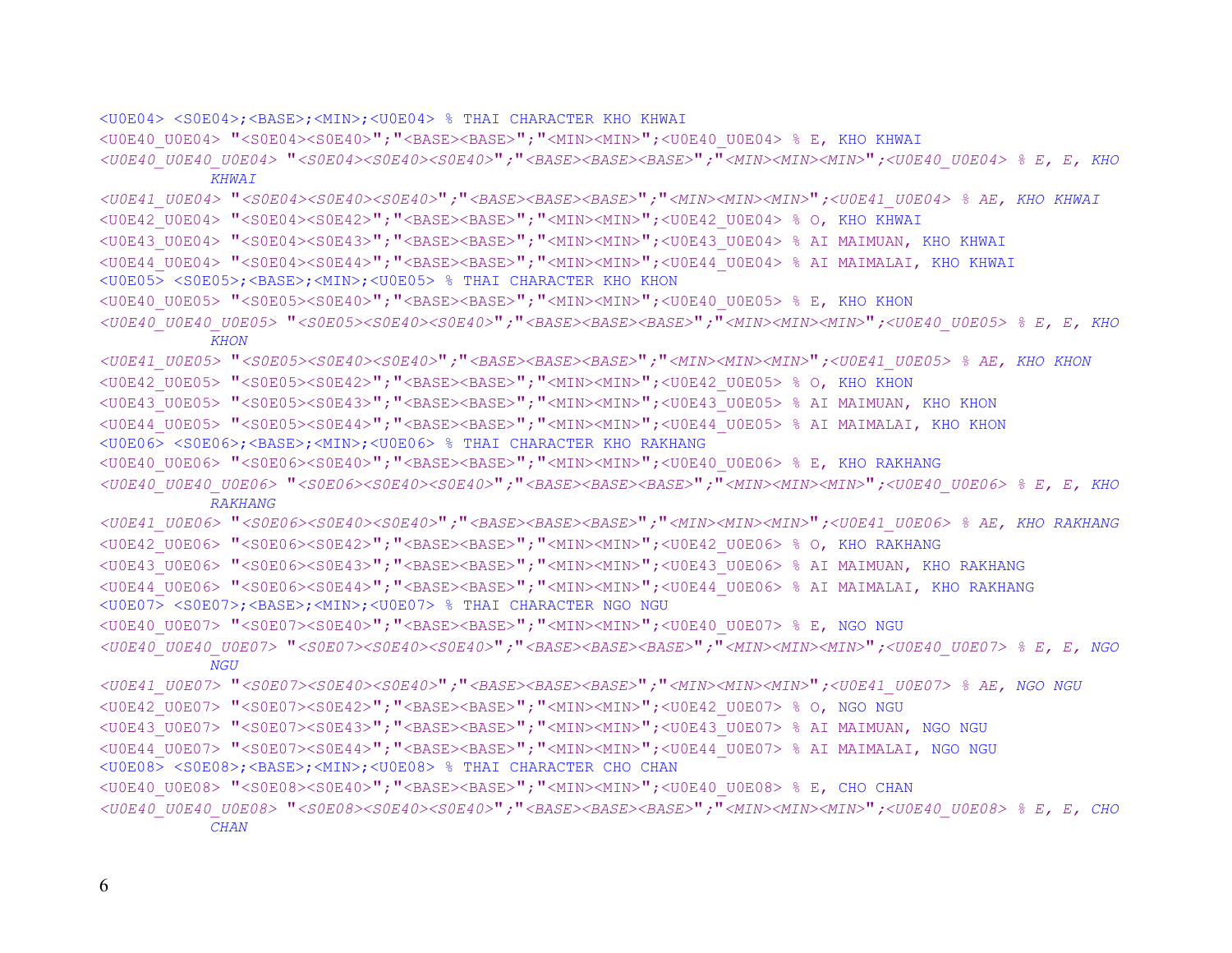```
<U0E41_U0E08> "<S0E08><S0E40><S0E40>";"<BASE><BASE><BASE>";"<MIN><MIN><MIN>";<U0E41_U0E08> % AE, CHO CHAN
<U0E42_U0E08> "<S0E08><S0E42>";"<BASE><BASE>";"<MIN><MIN>";<U0E42_U0E08> % O, CHO CHAN
<U0E43_U0E08> "<S0E08><S0E43>";"<BASE><BASE>";"<MIN><MIN>";<U0E43_U0E08> % AI MAIMUAN, CHO CHAN
<U0E44_U0E08> "<S0E08><S0E44>";"<BASE><BASE>";"<MIN><MIN>";<U0E44_U0E08> % AI MAIMALAI, CHO CHAN
<U0E09> <S0E09>;<BASE>;<MIN>;<U0E09> % THAI CHARACTER CHO CHING 
<U0E40_U0E09> "<S0E09><S0E40>";"<BASE><BASE>";"<MIN><MIN>";<U0E40_U0E09> % E, CHO CHING
<U0E40_U0E40_U0E09> "<S0E09><S0E40><S0E40>";"<BASE><BASE><BASE>";"<MIN><MIN><MIN>";<U0E40_U0E09> % E, E, CHO 
           CHING<U0E41_U0E09> "<S0E09><S0E40><S0E40>";"<BASE><BASE><BASE>";"<MIN><MIN><MIN>";<U0E41_U0E09> % AE, CHO CHING
<U0E42_U0E09> "<S0E09><S0E42>";"<BASE><BASE>";"<MIN><MIN>";<U0E42_U0E09> % O, CHO CHING
<U0E43_U0E09> "<S0E09><S0E43>";"<BASE><BASE>";"<MIN><MIN>";<U0E43_U0E09> % AI MAIMUAN, CHO CHING
<U0E44_U0E09> "<S0E09><S0E44>";"<BASE><BASE>";"<MIN><MIN>";<U0E44_U0E09> % AI MAIMALAI, CHO CHING
<U0E0A> <S0E0A>;<BASE>;<MIN>;<U0E0A> % THAI CHARACTER CHO CHANG 
<U0E40_U0E0A> "<S0E0A><S0E40>";"<BASE><BASE>";"<MIN><MIN>";<U0E40_U0E0A> % E, CHO CHANG
<U0E40_U0E40_U0E0A> "<S0E0A><S0E40><S0E40>";"<BASE><BASE><BASE>";"<MIN><MIN><MIN>";<U0E40_U0E0A> % E, E, CHO 
           CHANG<U0E41_U0E0A> "<S0E0A><S0E40>";"<BASE><BASE>";"<MIN><MIN>";<U0E41_U0E0A> % AE, CHO CHANG
<U0E42_U0E0A> "<S0E0A><S0E42>";"<BASE><BASE>";"<MIN><MIN>";<U0E42_U0E0A> % O, CHO CHANG
<U0E43_U0E0A> "<S0E0A><S0E43>";"<BASE><BASE>";"<MIN><MIN>";<U0E43_U0E0A> % AI MAIMUAN, CHO CHANG
<U0E44_U0E0A> "<S0E0A><S0E44>";"<BASE><BASE>";"<MIN><MIN>";<U0E44_U0E0A> % AI MAIMALAI, CHO CHANG
<U0E0B> <S0E0B>;<BASE>;<MIN>;<U0E0B> % THAI CHARACTER SO SO 
<U0E40_U0E0B> "<S0E0B><S0E40>";"<BASE><BASE>";"<MIN><MIN>";<U0E40_U0E0B> % E, SO SO
<U0E40_U0E40_U0E0B> "<S0E0B><S0E40><S0E40>";"<BASE><BASE><BASE>";"<MIN><MIN><MIN>";<U0E40_U0E0B> % E, E, SO 
           SO<U0E41_U0E0B> "<S0E0B><S0E40><S0E40>";"<BASE><BASE><BASE>";"<MIN><MIN><MIN>";<U0E41_U0E0B> % AE, SO SO
<U0E42_U0E0B> "<S0E0B><S0E42>";"<BASE><BASE>";"<MIN><MIN>";<U0E42_U0E0B> % O, SO SO
<U0E43_U0E0B> "<S0E0B><S0E43>";"<BASE><BASE>";"<MIN><MIN>";<U0E43_U0E0B> % AI MAIMUAN, SO SO
<U0E44_U0E0B> "<S0E0B><S0E44>";"<BASE><BASE>";"<MIN><MIN>";<U0E44_U0E0B> % AI MAIMALAI, SO SO
<U0E0C> <S0E0C>;<BASE>;<MIN>;<U0E0C> % THAI CHARACTER CHO CHOE 
<U0E40_U0E0C> "<S0E0C><S0E40>";"<BASE><BASE>";"<MIN><MIN>";<U0E40_U0E0C> % E, CHO CHOE
<U0E40_U0E40_U0E0C> "<S0E0C><S0E40><S0E40>";"<BASE><BASE><BASE>";"<MIN><MIN><MIN>";<U0E40_U0E0C> % E, E, CHO 
           CHOE<U0E41_U0E0C> "<S0E0C><S0E40><S0E40>";"<BASE><BASE><BASE>";"<MIN><MIN><MIN>";<U0E41_U0E0C> % AE, CHO CHOE
<U0E42_U0E0C> "<S0E0C><S0E42>";"<BASE><BASE>";"<MIN><MIN>";<U0E42_U0E0C> % O, CHO CHOE
```
<U0E43\_U0E0C> "<S0E0C><S0E43>";"<BASE><BASE>";"<MIN><MIN>";<U0E43\_U0E0C> % AI MAIMUAN, CHO CHOE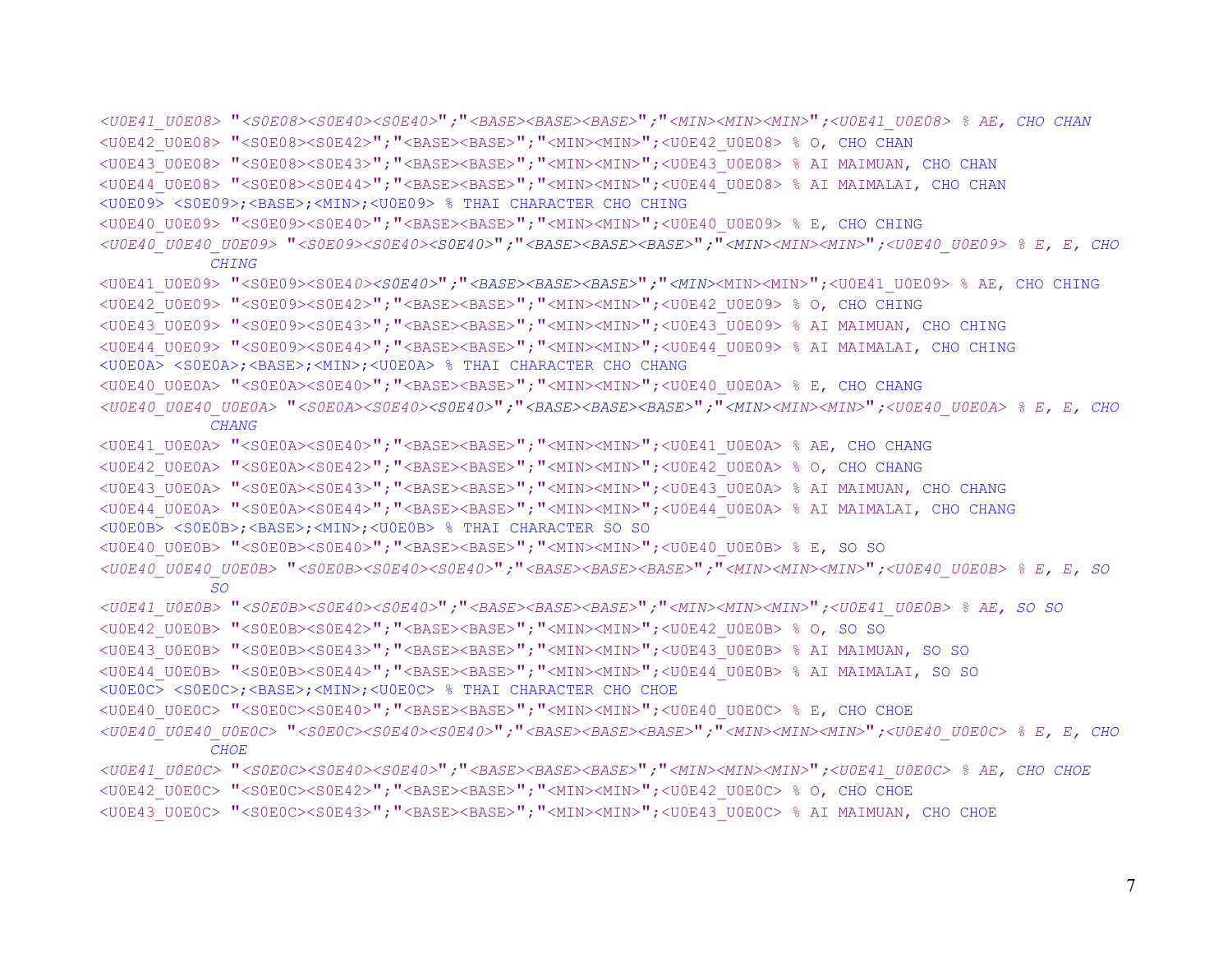<U0E44\_U0E0C> "<S0E0C><S0E44>";"<BASE><BASE>";"<MIN><MIN>";<U0E44\_U0E0C> % AI MAIMALAI, CHO CHOE <U0E0D> <S0E0D>;<BASE>;<MIN>;<U0E0D> % THAI CHARACTER YO YING <U0E40\_U0E0D> "<S0E0D><S0E40>";"<BASE><BASE>";"<MIN><MIN>";<U0E40\_U0E0D> % E, YO YING *<U0E40\_U0E40\_U0E0D>* "*<S0E0D><S0E40><S0E40>*"*;*"*<BASE><BASE><BASE>*"*;*"*<MIN><MIN><MIN>*"*;<U0E40\_U0E0D> % E, E, YO YING<U0E41\_U0E0D>* "*<S0E0D><S0E40><S0E40>*"*;*"*<BASE><BASE><BASE>*"*;*"*<MIN><MIN><MIN>*"*;<U0E41\_U0E0D> % AE, YO YING* <U0E42\_U0E0D> "<S0E0D><S0E42>";"<BASE><BASE>";"<MIN><MIN>";<U0E42\_U0E0D> % O, YO YING <U0E43\_U0E0D> "<S0E0D><S0E43>";"<BASE><BASE>";"<MIN><MIN>";<U0E43\_U0E0D> % AI MAIMUAN, YO YING <U0E44\_U0E0D> "<S0E0D><S0E44>";"<BASE><BASE>";"<MIN><MIN>";<U0E44\_U0E0D> % AI MAIMALAI, YO YING <U0E0E> <S0E0E>;<BASE>;<MIN>;<U0E0E> % THAI CHARACTER DO CHADA <U0E40\_U0E0E> "<S0E0E><S0E40>";"<BASE><BASE>";"<MIN><MIN>";<U0E40\_U0E0E> % E, DO CHADA *<U0E40\_U0E40\_U0E0E>* "*<S0E0E><S0E40><S0E40>*"*;*"*<BASE><BASE><BASE>*"*;*"*<MIN><MIN><MIN>*"*;<U0E40\_U0E0E> % E, E, DO CHADA<U0E41\_U0E0E>* "*<S0E0E><S0E40><S0E40>*"*;*"*<BASE><BASE><BASE>*"*;*"*<MIN><MIN><MIN>*"*;<U0E41\_U0E0E> % AE, DO CHADA* <U0E42\_U0E0E> "<S0E0E><S0E42>";"<BASE><BASE>";"<MIN><MIN>";<U0E42\_U0E0E> % O, DO CHADA <U0E43\_U0E0E> "<S0E0E><S0E43>";"<BASE><BASE>";"<MIN><MIN>";<U0E43\_U0E0E> % AI MAIMUAN, DO CHADA <U0E44\_U0E0E> "<S0E0E><S0E44>";"<BASE><BASE>";"<MIN><MIN>";<U0E44\_U0E0E> % AI MAIMALAI, DO CHADA <U0E0F> <S0E0F>;<BASE>;<MIN>;<U0E0F> % THAI CHARACTER TO PATAK <U0E40\_U0E0F> "<S0E0F><S0E40>";"<BASE><BASE>";"<MIN><MIN>";<U0E40\_U0E0F> % E, TO PATAK *<U0E40\_U0E40\_U0E0F>* "*<S0E0F><S0E40><S0E40>*"*;*"*<BASE><BASE><BASE>*"*;*"*<MIN><MIN><MIN>*"*;<U0E40\_U0E0F> % E, E, TO PATAK<U0E41\_U0E0F>* "*<S0E0F><S0E40><S0E40>*"*;*"*<BASE><BASE><BASE>*"*;*"*<MIN><MIN><MIN>*"*;<U0E41\_U0E0F> % AE, TO PATAK* <U0E42\_U0E0F> "<S0E0F><S0E42>";"<BASE><BASE>";"<MIN><MIN>";<U0E42\_U0E0F> % O, TO PATAK <U0E43\_U0E0F> "<S0E0F><S0E43>";"<BASE><BASE>";"<MIN><MIN>";<U0E43\_U0E0F> % AI MAIMUAN, TO PATAK <U0E44\_U0E0F> "<S0E0F><S0E44>";"<BASE><BASE>";"<MIN><MIN>";<U0E44\_U0E0F> % AI MAIMALAI, TO PATAK <U0E10> <S0E10>;<BASE>;<MIN>;<U0E10> % THAI CHARACTER THO THAN <U0E40 U0E10> "<S0E10><S0E40>"; "<BASE><BASE>"; "<MIN><MIN>";<U0E40 U0E10> % E, THO THAN *<U0E40\_U0E40\_U0E10>* "*<S0E10><S0E40><S0E40>*"*;*"*<BASE><BASE><BASE>*"*;*"*<MIN><MIN><MIN>*"*;<U0E40\_U0E10> % E, E, THO THAN<U0E41\_U0E10>* "*<S0E10><S0E40><S0E40>*"*;*"*<BASE><BASE><BASE>*"*;*"*<MIN><MIN><MIN>*"*;<U0E41\_U0E10> % AE, THO THAN* <U0E42 U0E10> "<S0E10><S0E42>"; "<BASE><BASE>"; "<MIN><MIN>";<U0E42 U0E10> % O, THO THAN <U0E43\_U0E10> "<S0E10><S0E43>";"<BASE><BASE>";"<MIN><MIN>";<U0E43\_U0E10> % AI MAIMUAN, THO THAN <U0E44\_U0E10> "<S0E10><S0E44>";"<BASE><BASE>";"<MIN><MIN>";<U0E44\_U0E10> % AI MAIMALAI, THO THAN <U0E11> <S0E11>;<BASE>;<MIN>;<U0E11> % THAI CHARACTER THO NANGMONTHO <U0E40\_U0E11> "<S0E11><S0E40>";"<BASE><BASE>";"<MIN><MIN>";<U0E40\_U0E11> % E, THO NANGMONTHO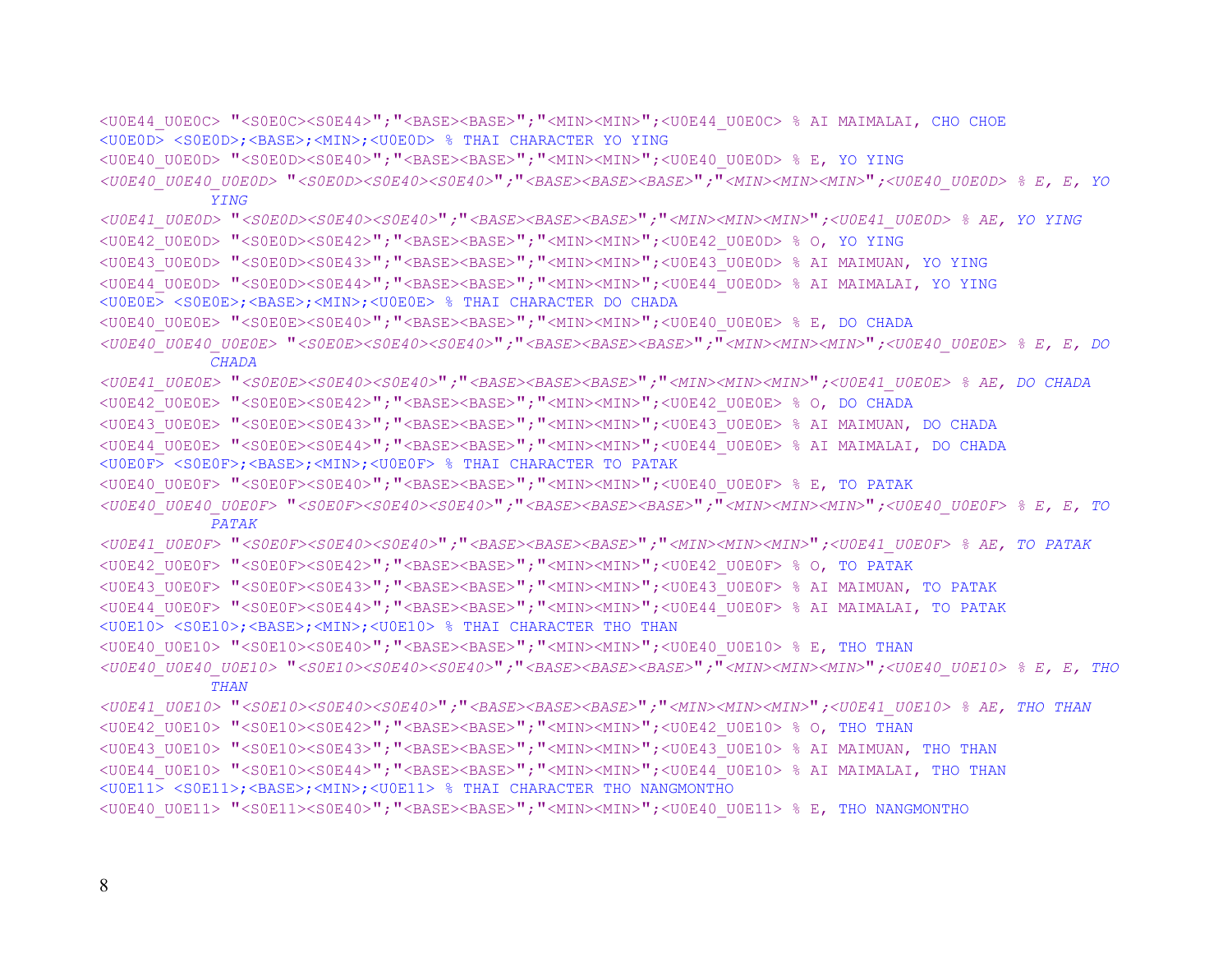*<U0E40\_U0E40\_U0E11>* "*<S0E11><S0E40><S0E40>*"*;*"*<BASE><BASE><BASE>*"*;*"*<MIN><MIN><MIN>*"*;<U0E40\_U0E11> % E, E, THO NANGMONTHO*

*<U0E41\_U0E11>* "*<S0E11><S0E40><S0E40>*"*;*"*<BASE><BASE><BASE>*"*;*"*<MIN><MIN><MIN>*"*;<U0E41\_U0E11> % AE, THO NANGMONTHO*

<U0E42\_U0E11> "<S0E11><S0E42>";"<BASE><BASE>";"<MIN><MIN>";<U0E42\_U0E11> % O, THO NANGMONTHO

- <U0E43\_U0E11> "<S0E11><S0E43>";"<BASE><BASE>";"<MIN><MIN>";<U0E43\_U0E11> % AI MAIMUAN, THO NANGMONTHO
- <U0E44\_U0E11> "<S0E11><S0E44>";"<BASE><BASE>";"<MIN><MIN>";<U0E44\_U0E11> % AI MAIMALAI, THO NANGMONTHO
- <U0E12> <S0E12>;<BASE>;<MIN>;<U0E12> % THAI CHARACTER THO PHUTHAO
- <U0E40\_U0E12> "<S0E12><S0E40>";"<BASE><BASE>";"<MIN><MIN>";<U0E40\_U0E12> % E, THO PHUTHAO

*<U0E40\_U0E40\_U0E12>* "*<S0E12><S0E40><S0E40>*"*;*"*<BASE><BASE><BASE>*"*;*"*<MIN><MIN><MIN>*"*;<U0E40\_U0E12> % E, E, THO PHUTHAO*

*<U0E41\_U0E12>* "*<S0E12><S0E40><S0E40>*"*;*"*<BASE><BASE><BASE>*"*;*"*<MIN><MIN><MIN>*"*;<U0E41\_U0E12> % AE, THO PHUTHAO* <U0E42\_U0E12> "<S0E12><S0E42>";"<BASE><BASE>";"<MIN><MIN>";<U0E42\_U0E12> % O, THO PHUTHAO

<U0E43\_U0E12> "<S0E12><S0E43>";"<BASE><BASE>";"<MIN><MIN>";<U0E43\_U0E12> % AI MAIMUAN, THO PHUTHAO

<U0E44\_U0E12> "<S0E12><S0E44>";"<BASE><BASE>";"<MIN>MIN>";"<U0E44\_U0E12> % AI MAIMALAI, THO PHUTHAO

<U0E13> <S0E13>;<BASE>;<MIN>;<U0E13> % THAI CHARACTER NO NEN

<U0E40 U0E13> "<S0E13><S0E40>"; "<BASE><BASE>"; "<MIN><MIN>";<U0E40 U0E13> % E, NO NEN

*<U0E40\_U0E40\_U0E13>* "*<S0E13><S0E40><S0E40>*"*;*"*<BASE><BASE><BASE>*"*;*"*<MIN><MIN><MIN>*"*;<U0E40\_U0E13> % E, E, NO NEN*

*<U0E41\_U0E13>* "*<S0E13><S0E40><S0E40>*"*;*"*<BASE><BASE><BASE>*"*;*"*<MIN><MIN><MIN>*"*;<U0E41\_U0E13> % AE, NO NEN* <U0E42\_U0E13> "<S0E13><S0E42>";"<BASE><BASE>";"<MIN><MIN>";<U0E42\_U0E13> % O, NO NEN

- <U0E43\_U0E13> "<S0E13><S0E43>";"<BASE><BASE>";"<MIN><MIN>";<U0E43\_U0E13> % AI MAIMUAN, NO NEN
- <U0E44\_U0E13> "<S0E13><S0E44>";"<BASE><BASE>";"<MIN><MIN>";<U0E44\_U0E13> % AI MAIMALAI, NO NEN

<U0E14> <S0E14>;<BASE>;<MIN>;<U0E14> % THAI CHARACTER DO DEK

<U0E40\_U0E14> "<S0E14><S0E40>";"<BASE><BASE>";"<MIN><MIN>";<U0E40\_U0E14> % E, DO DEK

*<U0E40\_U0E40\_U0E14>* "*<S0E14><S0E40><S0E40>*"*;*"*<BASE><BASE><BASE>*"*;*"*<MIN><MIN><MIN>*"*;<U0E40\_U0E14> % E, E, DO DEK*

*<U0E41\_U0E14>* "*<S0E14><S0E40><S0E40>*"*;*"*<BASE><BASE><BASE>*"*;*"*<MIN><MIN><MIN>*"*;<U0E41\_U0E14> % AE, DO DEK* <U0E42\_U0E14> "<S0E14><S0E42>";"<BASE><BASE>";"<MIN><MIN>";<U0E42\_U0E14> % O, DO DEK

<U0E43\_U0E14> "<S0E14><S0E43>";"<BASE><BASE>";"<MIN><MIN>";<U0E43\_U0E14> % AI MAIMUAN, DO DEK

<U0E44\_U0E14> "<S0E14><S0E44>";"<BASE><BASE>";"<MIN><MIN>";<U0E44\_U0E14> % AI MAIMALAI, DO DEK

<U0E15> <S0E15>;<BASE>;<MIN>;<U0E15> % THAI CHARACTER TO TAO

<U0E40 U0E15> "<S0E15><S0E40>"; "<BASE><BASE>"; "<MIN><MIN>";<U0E40 U0E15> % E, TO TAO

*<U0E40\_U0E40\_U0E15>* "*<S0E15><S0E40><S0E40>*"*;*"*<BASE><BASE><BASE>*"*;*"*<MIN><MIN><MIN>*"*;<U0E40\_U0E15> % E, E, TO TAO*

*<U0E41\_U0E15>* "*<S0E15><S0E40><S0E40>*"*;*"*<BASE><BASE><BASE>*"*;*"*<MIN><MIN><MIN>*"*;<U0E41\_U0E15> % AE, TO TAO*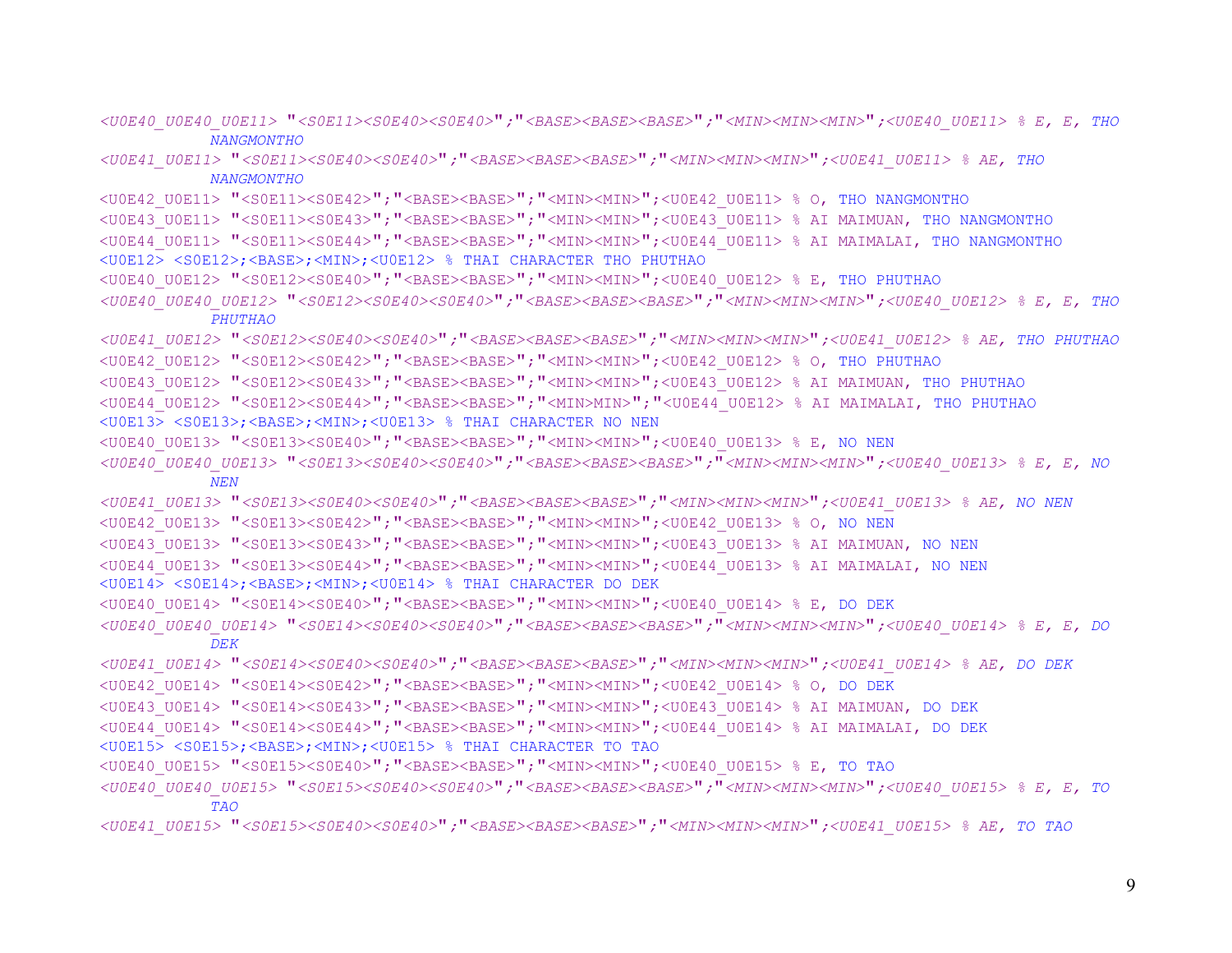```
<U0E42_U0E15> "<S0E15><S0E42>";"<BASE><BASE>";"<MIN><MIN>";<U0E42_U0E15> % O, TO TAO
<U0E43_U0E15> "<S0E15><S0E43>";"<BASE><BASE>";"<MIN><MIN>";<U0E43_U0E15> % AI MAIMUAN, TO TAO
<U0E44_U0E15> "<S0E15><S0E44>";"<BASE><BASE>";"<MIN><MIN>";<U0E44_U0E15> % AI MAIMALAI, TO TAO
<U0E16> <S0E16>;<BASE>;<MIN>;<U0E16> % THAI CHARACTER THO THUNG 
<U0E40 U0E16> "<S0E16><S0E40>"; "<BASE><BASE>"; "<MIN><MIN>";<U0E40 U0E16> % E, THO THUNG
<U0E40_U0E40_U0E16> "<S0E16><S0E40><S0E40>";"<BASE><BASE><BASE>";"<MIN><MIN><MIN>";<U0E40_U0E16> % E, E, THO 
           THUNG<U0E41_U0E16> "<S0E16><S0E40><S0E40>";"<BASE><BASE><BASE>";"<MIN><MIN><MIN>";<U0E41_U0E16> % AE, THO THUNG
<U0E42_U0E16> "<S0E16><S0E42>";"<BASE><BASE>";"<MIN><MIN>";<U0E42_U0E16> % O, THO THUNG
<U0E43_U0E16> "<S0E16><S0E43>";"<BASE><BASE>";"<MIN><MIN>";<U0E43_U0E16> % AI MAIMUAN, THO THUNG
<U0E44_U0E16> "<S0E16><S0E44>";"<BASE><BASE>";"<MIN><MIN>";<U0E44_U0E16> % AI MAIMALAI, THO THUNG 
<U0E17> <S0E17>;<BASE>;<MIN>;<U0E17> % THAI CHARACTER THO THAHAN 
<U0E40_U0E17> "<S0E17><S0E40>";"<BASE><BASE>";"<MIN><MIN>";<U0E40_U0E17> % E, THO THAHAN 
<U0E40_U0E40_U0E17> "<S0E17><S0E40><S0E40>";"<BASE><BASE><BASE>";"<MIN><MIN><MIN>";<U0E40_U0E17> % E, E, THO 
           THAHAN <U0E41_U0E17> "<S0E17><S0E40><S0E40>";"<BASE><BASE><BASE>";"<MIN><MIN><MIN>";<U0E41_U0E17> % AE, THO THAHAN 
<U0E42_U0E17> "<S0E17><S0E42>";"<BASE><BASE>";"<MIN><MIN>";<U0E42_U0E17> % O, THO THAHAN 
<U0E43_U0E17> "<S0E17><S0E43>";"<BASE><BASE>";"<MIN><MIN>";<U0E43_U0E17> % AI MAIMUAN, THO THAHAN 
<U0E44_U0E17> "<S0E17><S0E44>";"<BASE><BASE>";"<MIN><MIN>";<U0E44_U0E17> % AI MAIMALAI, THO THAHAN 
<U0E18> <S0E18>;<BASE>;<MIN>;<U0E18> % THAI CHARACTER THO THONG 
<U0E40_U0E18> "<S0E18><S0E40>";"<BASE><BASE>";"<MIN><MIN>";<U0E40_U0E18> % E, THO THONG 
<U0E40_U0E40_U0E18> "<S0E18><S0E40><S0E40>";"<BASE><BASE><BASE>";"<MIN><MIN><MIN>";<U0E40_U0E18> % E, E, THO 
           THONG <U0E41_U0E18> "<S0E18><S0E40><S0E40>";"<BASE><BASE><BASE>";"<MIN><MIN><MIN>";<U0E41_U0E18> % AE, THO THONG 
<U0E42_U0E18> "<S0E18><S0E42>";"<BASE><BASE>";"<MIN><MIN>";<U0E42_U0E18> % O, THO THONG 
<U0E43_U0E18> "<S0E18><S0E43>";"<BASE><BASE>";"<MIN><MIN>";<U0E43_U0E18> % AI MAIMUAN, THO THONG 
<U0E44_U0E18> "<S0E18><S0E44>";"<BASE><BASE>";"<MIN><MIN>";<U0E44_U0E18> % AI MAIMALAI, THO THONG 
<U0E19> <S0E19>;<BASE>;<MIN>;<U0E19> % THAI CHARACTER NO NU 
<U0E40 U0E19> "<S0E19><S0E40>"; "<BASE><BASE>"; "<MIN><MIN>";<U0E40 U0E19> % E, NO NU
<U0E40_U0E40_U0E19> "<S0E19><S0E40><S0E40>";"<BASE><BASE><BASE>";"<MIN><MIN><MIN>";<U0E40_U0E19> % E, E, NO 
           NITT
<U0E41_U0E19> "<S0E19><S0E40><S0E40>";"<BASE><BASE><BASE>";"<MIN><MIN><MIN>";<U0E41_U0E19> % AE, NO NU 
<U0E42_U0E19> "<S0E19><S0E42>";"<BASE><BASE>";"<MIN><MIN>";<U0E42_U0E19> % O, NO NU 
<U0E43_U0E19> "<S0E19><S0E43>";"<BASE><BASE>";"<MIN><MIN>";<U0E43_U0E19> % AI MAIMUAN, NO NU 
<U0E44_U0E19> "<S0E19><S0E44>";"<BASE><BASE>";"<MIN><MIN>";<U0E44_U0E19> % AI MAIMALAI, NO NU 
<U0E1A> <S0E1A>;<BASE>;<MIN>;<U0E1A> % THAI CHARACTER BO BAIMAI
```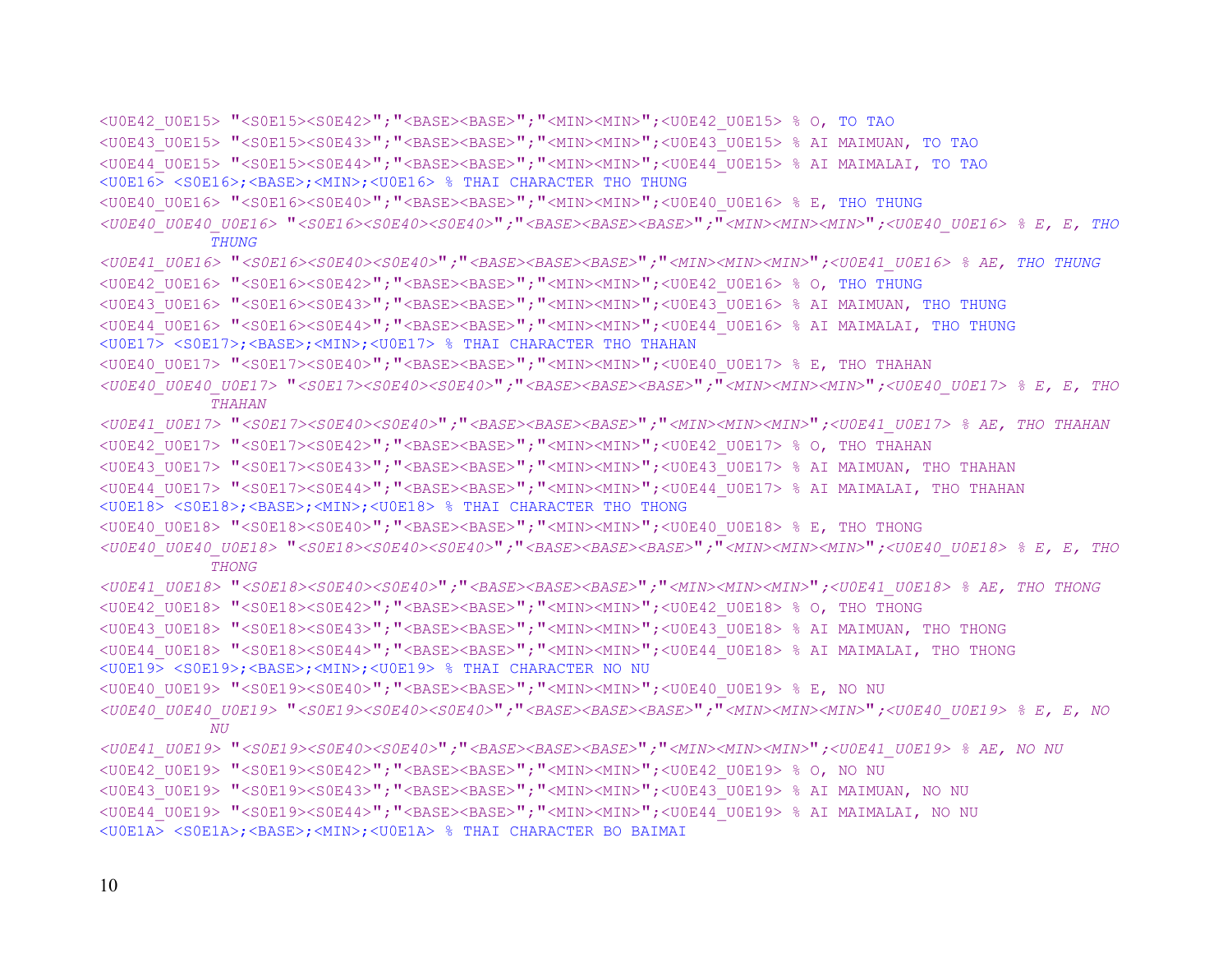<U0E40\_U0E1A> "<S0E1A><S0E40>";"<BASE><BASE>";"<MIN><MIN>";<U0E40\_U0E1A> % E, BO BAIMAI *<U0E40\_U0E40\_U0E1A>* "*<S0E1A><S0E40><S0E40>*"*;*"*<BASE><BASE><BASE>*"*;*"*<MIN><MIN><MIN>*"*;<U0E40\_U0E1A> % E, E, BO BAIMAI <U0E41\_U0E1A>* "*<S0E1A><S0E40><S0E40>*"*;*"*<BASE><BASE><BASE>*"*;*"*<MIN><MIN><MIN>*"*;<U0E41\_U0E1A> % AE, BO BAIMAI*  <U0E42\_U0E1A> "<S0E1A><S0E42>";"<BASE><BASE>";"<MIN><MIN>";<U0E42\_U0E1A> % O, BO BAIMAI <U0E43\_U0E1A> "<S0E1A><S0E43>";"<BASE><BASE>";"<MIN><MIN>";<U0E43\_U0E1A> % AI MAIMUAN, BO BAIMAI <U0E44\_U0E1A> "<S0E1A><S0E44>";"<BASE><BASE>";"<MIN><MIN>";<U0E44\_U0E1A> % AI MAIMALAI, BO BAIMAI <U0E1B> <S0E1B>;<BASE>;<MIN>;<U0E1B> % THAI CHARACTER PO PLA <U0E40 U0E1B> "<S0E1B><S0E40>"; "<BASE><BASE>"; "<MIN><MIN>";<U0E40 U0E1B> % E, PO PLA *<U0E40\_U0E40\_U0E1B>* "*<S0E1B><S0E40><S0E40>*"*;*"*<BASE><BASE><BASE>*"*;*"*<MIN><MIN><MIN>*"*;<U0E40\_U0E1B> % E, E, PO PLA <U0E41\_U0E1B>* "*<S0E1B><S0E40><S0E40>*"*;*"*<BASE><BASE><BASE>*"*;*"*<MIN><MIN><MIN>*"*;<U0E41\_U0E1B> % AE, PO PLA*  <U0E42\_U0E1B> "<S0E1B><S0E42>";"<BASE><BASE>";"<MIN><MIN>";<U0E42\_U0E1B> % O, PO PLA <U0E43\_U0E1B> "<S0E1B><S0E43>";"<BASE><BASE>";"<MIN><MIN>";<U0E43\_U0E1B> % AI MAIMUAN, PO PLA <U0E44\_U0E1B> "<S0E1B><S0E44>";"<BASE><BASE>";"<MIN><MIN>";<U0E44\_U0E1B> % AI MAIMALAI, PO PLA <U0E1C> <S0E1C>;<BASE>;<MIN>;<U0E1C> % THAI CHARACTER PHO PHUNG <U0E40\_U0E1C> "<S0E1C><S0E40>";"<BASE><BASE>";"<MIN><MIN>";<U0E40\_U0E1C> % E, PHO PHUNG *<U0E40\_U0E40\_U0E1C>* "*<S0E1C><S0E40><S0E40>*"*;*"*<BASE><BASE><BASE>*"*;*"*<MIN><MIN><MIN>*"*;<U0E40\_U0E1C> % E, E, PHO PHUNG <U0E41\_U0E1C>* "*<S0E1C><S0E40><S0E40>*"*;*"*<BASE><BASE><BASE>*"*;*"*<MIN><MIN><MIN>*"*;<U0E41\_U0E1C> % AE, PHO PHUNG*  <U0E42\_U0E1C> "<S0E1C><S0E42>";"<BASE><BASE>";"<MIN><MIN>";<U0E42\_U0E1C> % O, PHO PHUNG <U0E43\_U0E1C> "<S0E1C><S0E43>";"<BASE><BASE>";"<MIN><MIN>";<U0E43\_U0E1C> % AI MAIMUAN, PHO PHUNG <U0E44\_U0E1C> "<S0E1C><S0E44>";"<BASE><BASE>";"<MIN><MIN>";<U0E41\_U0E1C> % AI MAIMALAI, PHO PHUNG <U0E1D> <S0E1D>;<BASE>;<MIN>;<U0E1D> % THAI CHARACTER FO FA <U0E40 U0E1D> "<S0E1D><S0E40>"; "<BASE><BASE>"; "<MIN><MIN>";<U0E40 U0E1D> % E, FO FA *<U0E40\_U0E40\_U0E1D>* "*<S0E1D><S0E40><S0E40>*"*;*"*<BASE><BASE><BASE>*"*;*"*<MIN><MIN><MIN>*"*;<U0E40\_U0E1D> % E, E, FO FA <U0E41\_U0E1D>* "*<S0E1D><S0E40><S0E40>*"*;*"*<BASE><BASE><BASE>*"*;*"*<MIN><MIN><MIN>*"*;<U0E41\_U0E1D> % AE, FO FA*  <U0E42\_U0E1D> "<S0E1D><S0E42>";"<BASE><BASE>";"<MIN><MIN>";<U0E42\_U0E1D> % O, FO FA <U0E43\_U0E1D> "<S0E1D><S0E43>";"<BASE><BASE>";"<MIN><MIN>";<U0E43\_U0E1D> % AI MAIMUAN, FO FA <U0E44\_U0E1D> "<S0E1D><S0E44>";"<BASE><BASE>";"<MIN><MIN>";<U0E44\_U0E1D> % AI MAIMALAI, FO FA <U0E1E> <S0E1E>;<BASE>;<MIN>;<U0E1E> % THAI CHARACTER PHO PHAN <U0E40 U0E1E> "<S0E1E><S0E40>"; "<BASE><BASE>"; "<MIN><MIN>";<U0E40 U0E1E> % E, PHO PHAN *<U0E40\_U0E40\_U0E1E>* "*<S0E1E><S0E40><S0E40>*"*;*"*<BASE><BASE><BASE>*"*;*"*<MIN><MIN><MIN>*"*;<U0E40\_U0E1E> % E, E, PHO PHAN <U0E41\_U0E1E>* "*<S0E1E><S0E40><S0E40>*"*;*"*<BASE><BASE><BASE>*"*;*"*<MIN><MIN><MIN>*"*;<U0E41\_U0E1E> % AE, PHO PHAN*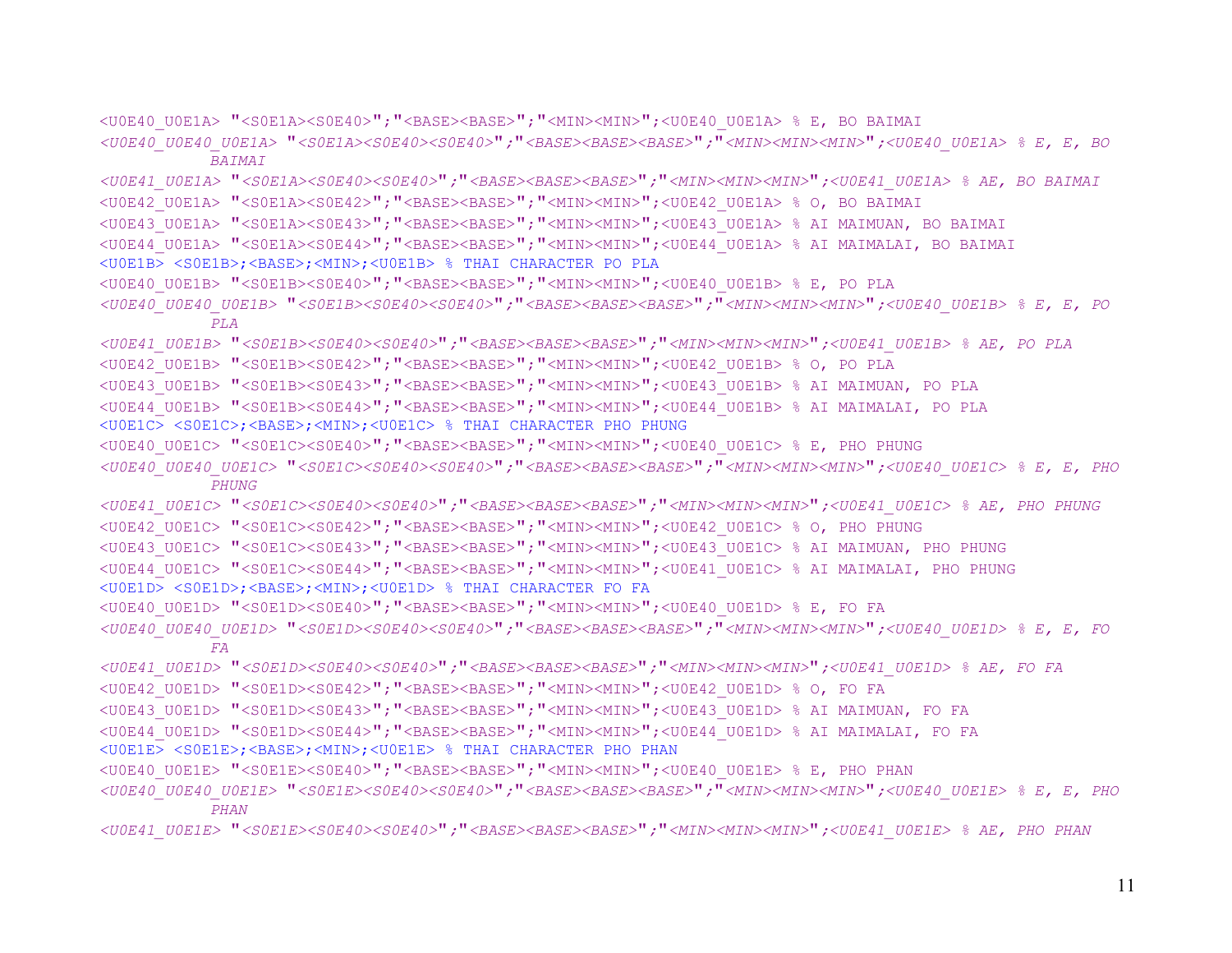```
<U0E42_U0E1E> "<S0E1E><S0E42>";"<BASE><BASE>";"<MIN><MIN>";<U0E42_U0E1E> % O, PHO PHAN 
<U0E43_U0E1E> "<S0E1E><S0E43>";"<BASE><BASE>";"<MIN><MIN>";<U0E43_U0E1E> % AI MAIMUAN, PHO PHAN 
<U0E44_U0E1E> "<S0E1E><S0E44>";"<BASE><BASE>";"<MIN><MIN>";<U0E44_U0E1E> % AI MAIMALAI, PHO PHAN 
<U0E1F> <S0E1F>;<BASE>;<MIN>;<U0E1F> % THAI CHARACTER FO FAN 
<U0E40_U0E1F> "<S0E1F><S0E40>";"<BASE><BASE>";"<MIN><MIN>";<U0E40_U0E1F> % E, FO FAN 
<U0E40_U0E40_U0E1F> "<S0E1F><S0E40><S0E40>";"<BASE><BASE><BASE>";"<MIN><MIN><MIN>";<U0E40_U0E1F> % E, FO FAN 
<U0E41_U0E1F> "<S0E1F><S0E40><S0E40>";"<BASE><BASE><BASE>";"<MIN><MIN><MIN>";<U0E41_U0E1F> % AE, FO FAN 
<U0E42_U0E1F> "<S0E1F><S0E42>";"<BASE><BASE>";"<MIN><MIN>";<U0E42_U0E1F> % O, FO FAN 
<U0E43_U0E1F> "<S0E1F><S0E43>";"<BASE><BASE>";"<MIN><MIN>";<U0E43_U0E1F> % AI MAIMUAN, FO FAN 
<U0E44_U0E1F> "<S0E1F><S0E44>";"<BASE><BASE>";"<MIN><MIN>";<U0E44_U0E1F> % AI MAIMALAI, FO FAN 
<U0E20> <S0E20>;<BASE>;<MIN>;<U0E20> % THAI CHARACTER PHO SAMPHAO 
<U0E40_U0E20> "<S0E20><S0E40>";"<BASE><BASE>";"<MIN><MIN>";<U0E40_U0E20> % E, PHO SAMPHAO 
<U0E40_U0E40_U0E20> "<S0E20><S0E40><S0E40>";"<BASE><BASE><BASE>";"<MIN><MIN><MIN>";<U0E40_U0E20> % E, E, PHO 
           SAMPHAO <U0E41_U0E20> "<S0E20><S0E40><S0E40>";"<BASE><BASE><BASE>";"<MIN><MIN><MIN>";<U0E41_U0E20> % AE, PHO SAMPHAO 
<U0E42_U0E20> "<S0E20><S0E42>";"<BASE><BASE>";"<MIN><MIN>";<U0E42_U0E20> % O, PHO SAMPHAO 
<U0E43_U0E20> "<S0E20><S0E43>";"<BASE><BASE>";"<MIN><MIN>";<U0E43_U0E20> % AI MAIMUAN, PHO SAMPHAO 
<U0E44_U0E20> "<S0E20><S0E44>";"<BASE><BASE>";"<MIN><MIN>";<U0E44_U0E20> % AI MAIMALAI, PHO SAMPHAO 
<U0E21> <S0E21>;<BASE>;<MIN>;<U0E21> % THAI CHARACTER MO MA 
<U0E40 U0E21> "<S0E21><S0E40>"; "<BASE><BASE>"; "<MIN><MIN>";<U0E40 U0E21> % E, MO MA
<U0E40_U0E40_U0E21> "<S0E21><S0E40><S0E40>";"<BASE><BASE><BASE>";"<MIN><MIN><MIN>";<U0E40_U0E21> % E, E, MO 
           MA <U0E41_U0E21> "<S0E21><S0E40><S0E40>";"<BASE><BASE><BASE>";"<MIN><MIN><MIN>";<U0E41_U0E21> % AE, MO MA 
<U0E42_U0E21> "<S0E21><S0E42>";"<BASE><BASE>";"<MIN><MIN>";<U0E42_U0E21> % O, MO MA 
<U0E43_U0E21> "<S0E21><S0E43>";"<BASE><BASE>";"<MIN><MIN>";<U0E43_U0E21> % AI MAIMUAN, MO MA 
<U0E44_U0E21> "<S0E21><S0E44>";"<BASE><BASE>";"<MIN><MIN>";<U0E44_U0E21> % AI MAIMALAI, MO MA 
<U0E22> <S0E22>;<BASE>;<MIN>;<U0E22> % THAI CHARACTER YO YAK 
<U0E40 U0E22> "<S0E22><S0E40>"; "<BASE><BASE>"; "<MIN><MIN>";<U0E40 U0E22> % E, YO YAK
<U0E40_U0E40_U0E22> "<S0E22><S0E40><S0E40>";"<BASE><BASE><BASE>";"<MIN><MIN><MIN>";<U0E40_U0E22> % E, E, YO 
           YAK <U0E41_U0E22> "<S0E22><S0E40><S0E40>";"<BASE><BASE><BASE>";"<MIN><MIN><MIN>";<U0E41_U0E22> % AE, YO YAK 
<U0E42_U0E22> "<S0E22><S0E42>";"<BASE><BASE>";"<MIN><MIN>";<U0E42_U0E22> % O, YO YAK 
<U0E43_U0E22> "<S0E22><S0E43>";"<BASE><BASE>";"<MIN><MIN>";<U0E43_U0E22> % AI MAIMUAN, YO YAK 
<U0E44_U0E22> "<S0E22><S0E44>";"<BASE><BASE>";"<MIN><MIN>";<U0E44_U0E22> % AI MAIMALAI, YO YAK 
<U0E23> <S0E23>;<BASE>;<MIN>;<U0E23> % THAI CHARACTER RO RUA
```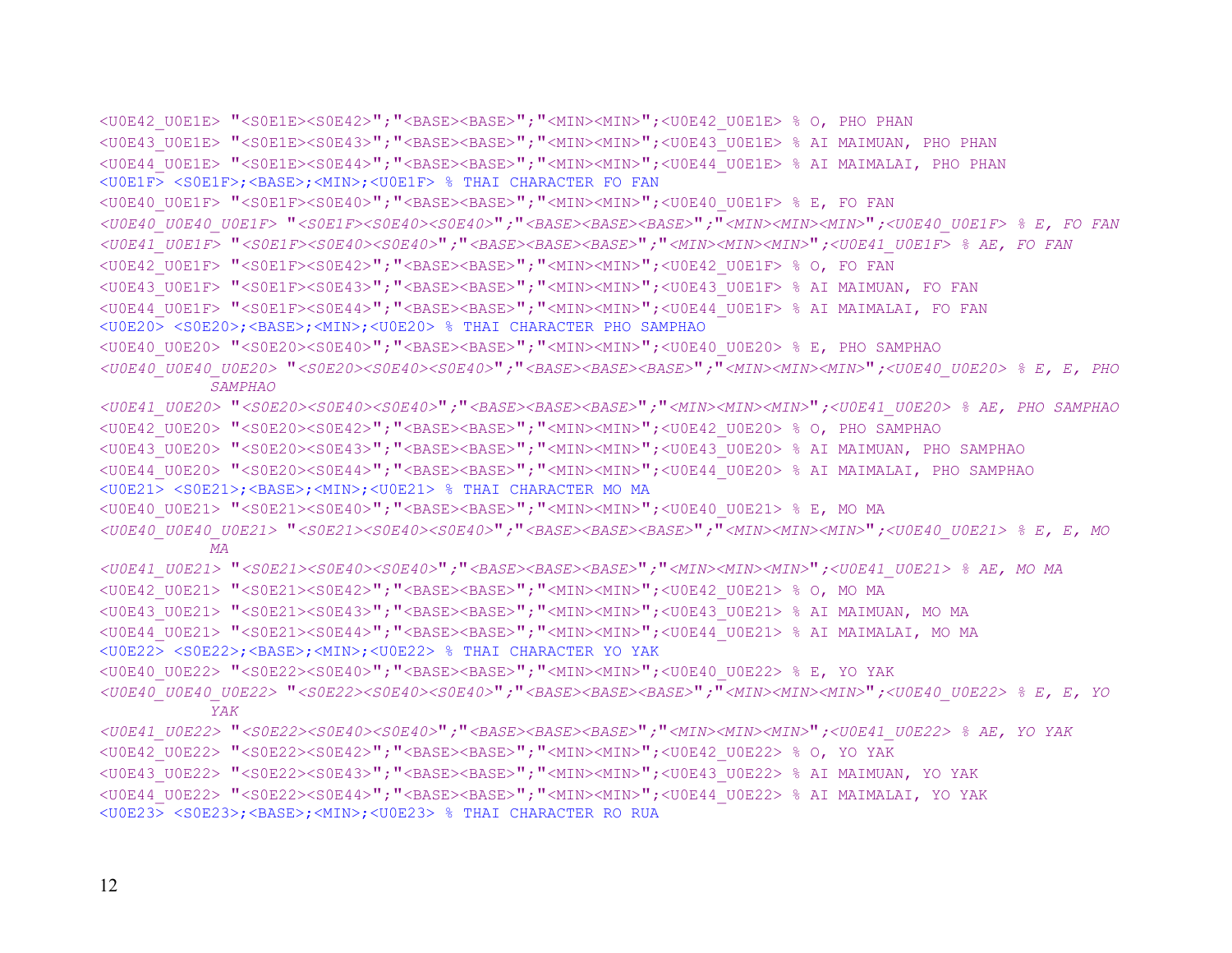<U0E40 U0E23> "<S0E23><S0E40>"; "<BASE><BASE>"; "<MIN><MIN>";<U0E40 U0E23> % E, RO RUA *<U0E40\_U0E40\_U0E23>* "*<S0E23><S0E40><S0E40>*"*;*"*<BASE><BASE><BASE>*"*;*"*<MIN><MIN><MIN>*"*;<U0E40\_U0E23> % E, E, RO*   $RUA$ *<U0E41\_U0E23>* "*<S0E23><S0E40><S0E40>*"*;*"*<BASE><BASE><BASE>*"*;*"*<MIN><MIN><MIN>*"*;<U0E41\_U0E23> % AE, RO RUA*  <U0E42\_U0E23> "<S0E23><S0E42>";"<BASE><BASE>";"<MIN><MIN>";<U0E42\_U0E23> % O, RO RUA <U0E43\_U0E23> "<S0E23><S0E43>";"<BASE><BASE>";"<MIN><MIN>";<U0E43\_U0E23> % AI MAIMUAN, RO RUA <U0E44\_U0E23> "<S0E23><S0E44>";"<BASE><BASE>";"<MIN><MIN>";<U0E44\_U0E23> % AI MAIMALAI, RO RUA **<U0E24> <S0E24>;<BASE>;<MIN>;<U0E24> % THAI CHARACTER RU %% only associated vowel is** *LAKKHANGYAO* %%%%<U0E40\_U0E24> "<S0E24><S0E40>"; "<BASE><BASE>"; "<MIN><MIN>";<U0E40\_U0E24> % E, RU  *%%%%<U0E40\_U0E40\_U0E24>* "*<S0E24><S0E40><S0E40>*"*;*"*<BASE><BASE><BASE>*"*;*"*<MIN><MIN><MIN>*"*;<U0E40\_U0E24> % E, E, RU %%%%<U0E41\_U0E24>* "*<S0E24><S0E40><S0E40>*"*;*"*<BASE><BASE><BASE>*"*;*"*<MIN><MIN><MIN>*"*;<U0E41\_U0E24> % AE, RU %%%%<U0E42\_U0E24>* "*<S0E24><S0E42>*"*;*"*<BASE><BASE>*"*;*"*<MIN><MIN>*"*;<U0E42\_U0E24> % O, RU %%%%<U0E43\_U0E24>* "*<S0E24><S0E43>*"*;*"*<BASE><BASE>*"*;*"*<MIN><MIN>*"*;<U0E43\_U0E24> % AI MAIMUAN, RU %%%%<U0E44\_U0E24>* "*<S0E24><S0E44>*"*;*"*<BASE><BASE>*"*;*"*<MIN><MIN>*"*;<U0E44\_U0E24> % AI MAIMALAI, RU*  <U0E25> <S0E25>;<BASE>;<MIN>;<U0E25> % THAI CHARACTER LO LING <U0E40\_U0E25> "<S0E25><S0E40>";"<BASE><BASE>";"<MIN><MIN>";<U0E40\_U0E25> % E, LO LING *<U0E40\_U0E40\_U0E25>* "*<S0E25><S0E40><S0E40>*"*;*"*<BASE><BASE><BASE>*"*;*"*<MIN><MIN><MIN>*"*;<U0E40\_U0E25> % E, E, LO LING <U0E41\_U0E25>* "*<S0E25><S0E40><S0E40>*"*;*"*<BASE><BASE><BASE>*"*;*"*<MIN><MIN><MIN>*"*;<U0E41\_U0E25> % AE, LO LING*  <U0E42\_U0E25> "<S0E25><S0E42>";"<BASE><BASE>";"<MIN><MIN>";<U0E42\_U0E25> % O, LO LING <U0E43\_U0E25> "<S0E25><S0E43>";"<BASE><BASE>";"<MIN><MIN>";<U0E43\_U0E25> % AI MAIMUAN, LO LING <U0E44\_U0E25> "<S0E25><S0E44>";"<BASE><BASE>";"<MIN><MIN>";<U0E44\_U0E25> % AI MAIMALAI, LO LING **<U0E26> <S0E26>;<BASE>;<MIN>;<U0E26> % THAI CHARACTER LU %% only associated vowel is** *LAKKHANGYAO* %%%%<U0E40\_U0E26> "<S0E26><S0E40>";"<BASE><BASE>";"<MIN><MIN>";<U0E40\_U0E26> % E, LU  *%%%%<U0E40\_U0E40\_U0E26>* "*<S0E26><S0E40><S0E40>*"*;*"*<BASE><BASE><BASE>*"*;*"*<MIN><MIN><MIN>*"*;<U0E40\_U0E26> % E, E, LU %%%%<U0E41\_U0E26>* "*<S0E26><S0E40><S0E40>*"*;*"*<BASE><BASE><BASE>*"*;*"*<MIN><MIN><MIN>*"*;<U0E41\_U0E26> % AE, LU %%%%<U0E42\_U0E26>* "*<S0E26><S0E42>*"*;*"*<BASE><BASE>*"*;*"*<MIN><MIN>*"*;<U0E42\_U0E26> % O, LU %%%%<U0E43\_U0E26>* "*<S0E26><S0E43>*"*;*"*<BASE><BASE>*"*;*"*<MIN><MIN>*"*;<U0E43\_U0E26> % AI MAIMUAN, LU %%%%<U0E44\_U0E26>* "*<S0E26><S0E44>*"*;*"*<BASE><BASE>*"*;*"*<MIN><MIN>*"*;<U0E44\_U0E26> % AI MAIMALAI, LU*  <U0E27> <S0E27>;<BASE>;<MIN>;<U0E27> % THAI CHARACTER WO WAEN <U0E40 U0E27> "<S0E27><S0E40>";"<BASE><BASE>";"<MIN><MIN>";<U0E40 U0E27> % E, WO WAEN *<U0E40\_U0E40\_U0E27>* "*<S0E27><S0E40><S0E40>*"*;*"*<BASE><BASE><BASE>*"*;*"*<MIN><MIN><MIN>*"*;<U0E40\_U0E27> % E, E, WO WAEN <U0E41\_U0E27>* "*<S0E27><S0E40><S0E40>*"*;*"*<BASE><BASE><BASE>*"*;*"*<MIN><MIN><MIN>*"*;<U0E41\_U0E27> % AE, WO WAEN*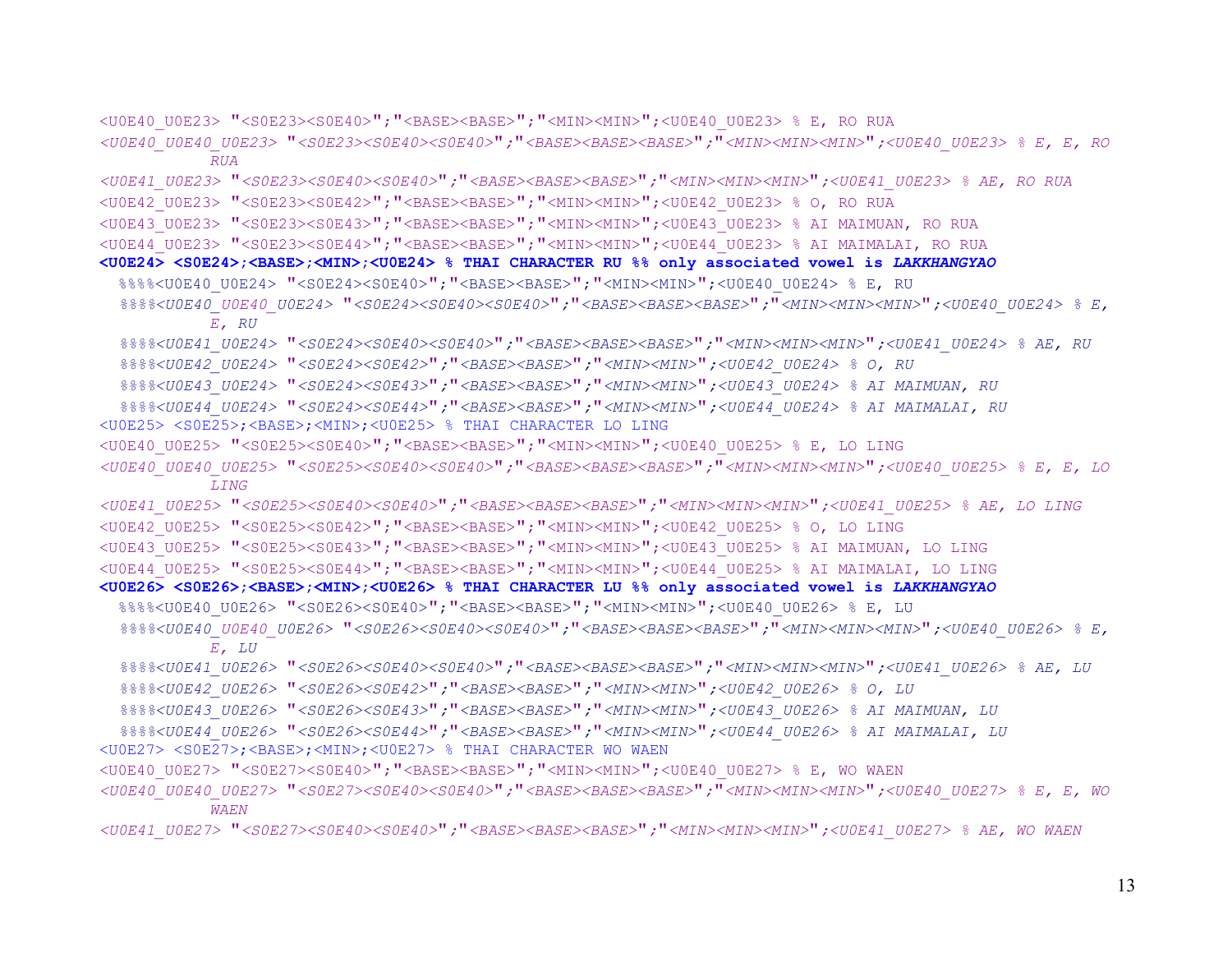```
<U0E42 U0E27> "<S0E27><S0E42>"; "<BASE><BASE>"; "<MIN><MIN>";<U0E42 U0E27> % O, WO WAEN
<U0E43_U0E27> "<S0E27><S0E43>";"<BASE><BASE>";"<MIN><MIN>";<U0E43_U0E27> % AI MAIMUAN, WO WAEN 
<U0E44_U0E27> "<S0E27><S0E44>";"<BASE><BASE>";"<MIN><MIN>";<U0E44_U0E27> % AI MAIMALAI, WO WAEN 
<U0E28> <S0E28>;<BASE>;<MIN>;<U0E28> % THAI CHARACTER SO SALA 
<U0E40 U0E28> "<S0E28><S0E40>"; "<BASE><BASE>"; "<MIN><MIN>";<U0E40 U0E28> % E, SO SALA
<U0E40_U0E40_U0E28> "<S0E28><S0E40><S0E40>";"<BASE><BASE><BASE>";"<MIN><MIN><MIN>";<U0E40_U0E28> % E, E, SO 
           SALA <U0E41_U0E28> "<S0E28><S0E40><S0E40>";"<BASE><BASE><BASE>";"<MIN><MIN><MIN>";<U0E41_U0E28> % AE, SO SALA 
<U0E42_U0E28> "<S0E28><S0E42>";"<BASE><BASE>";"<MIN><MIN>";<U0E42_U0E28> % O, SO SALA 
<U0E43_U0E28> "<S0E28><S0E43>";"<BASE><BASE>";"<MIN><MIN>";<U0E43_U0E28> % AI MAIMUAN, SO SALA 
<U0E44_U0E28> "<S0E28><S0E44>";"<BASE><BASE>";"<MIN><MIN>";<U0E44_U0E28> % AI MAIMALAI, SO SALA 
<U0E29> <S0E29>;<BASE>;<MIN>;<U0E29> % THAI CHARACTER SO RUSI 
<U0E40 U0E29> "<S0E29><S0E40>"; "<BASE><BASE>"; "<MIN><MIN>";<U0E40 U0E29> % E, SO RUSI
<U0E40_U0E40_U0E29> "<S0E29><S0E40><S0E40>";"<BASE><BASE><BASE>";"<MIN><MIN><MIN>";<U0E40_U0E29> % E, E, SO 
           RUSI <U0E41_U0E29> "<S0E29><S0E40><S0E40>";"<BASE><BASE><BASE>";"<MIN><MIN><MIN>";<U0E41_U0E29> % AE, SO RUSI 
<U0E42_U0E29> "<S0E29><S0E42>";"<BASE><BASE>";"<MIN><MIN>";<U0E42_U0E29> % O, SO RUSI 
<U0E43_U0E29> "<S0E29><S0E43>";"<BASE><BASE>";"<MIN><MIN>";<U0E43_U0E29> % AI MAIMUAN, SO RUSI 
<U0E44_U0E29> "<S0E29><S0E44>";"<BASE><BASE>";"<MIN><MIN>";<U0E44_U0E29> % AI MAIMALAI, SO RUSI 
<U0E2A> <S0E2A>;<BASE>;<MIN>;<U0E2A> % THAI CHARACTER SO SUA 
<U0E40_U0E2A> "<S0E2A><S0E40>";"<BASE><BASE>";"<MIN><MIN>";<U0E40_U0E2A> % E, SO SUA 
<U0E40_U0E40_U0E2A> "<S0E2A><S0E40><S0E40>";"<BASE><BASE><BASE>";"<MIN><MIN><MIN>";<U0E40_U0E2A> % E, E, SO 
           SUA <U0E41_U0E2A> "<S0E2A><S0E40><S0E40>";"<BASE><BASE><BASE>";"<MIN><MIN><MIN>";<U0E41_U0E2A> % AE, SO SUA 
<U0E42 U0E2A> "<S0E2A><S0E42>"; "<BASE><BASE>"; "<MIN><MIN>";<U0E42 U0E2A> % O, SO SUA
<U0E43_U0E2A> "<S0E2A><S0E43>";"<BASE><BASE>";"<MIN><MIN>";<U0E43_U0E2A> % AI MAIMUAN, SO SUA 
<U0E44_U0E2A> "<S0E2A><S0E44>";"<BASE><BASE>";"<MIN><MIN>";<U0E44_U0E2A> % AI MAIMALAI, SO SUA 
<U0E2B> <S0E2B>;<BASE>;<MIN>;<U0E2B> % THAI CHARACTER HO HIP 
<U0E40 U0E2B> "<S0E2B><S0E40>"; "<BASE><BASE>"; "<MIN><MIN>";<U0E40 U0E2B> % E, HO HIP
<U0E40_U0E40_U0E2B> "<S0E2B><S0E40><S0E40>";"<BASE><BASE><BASE>";"<MIN><MIN><MIN>";<U0E40_U0E2B> % E, E, HO 
           HIP <U0E41_U0E2B> "<S0E2B><S0E40><S0E40>";"<BASE><BASE><BASE>";"<MIN><MIN><MIN>";<U0E41_U0E2B> % AE, HO HIP 
<U0E42_U0E2B> "<S0E2B><S0E42>";"<BASE><BASE>";"<MIN><MIN>";<U0E42_U0E2B> % O, HO HIP 
<U0E43_U0E2B> "<S0E2B><S0E43>";"<BASE><BASE>";"<MIN><MIN>";<U0E43_U0E2B> % AI MAIMUAN, HO HIP 
<U0E44_U0E2B> "<S0E2B><S0E44>";"<BASE><BASE>";"<MIN><MIN>";<U0E44_U0E2B> % AI MAIMALAI, HO HIP 
<U0E2C> <S0E2C>;<BASE>;<MIN>;<U0E2C> % THAI CHARACTER LO CHULA
```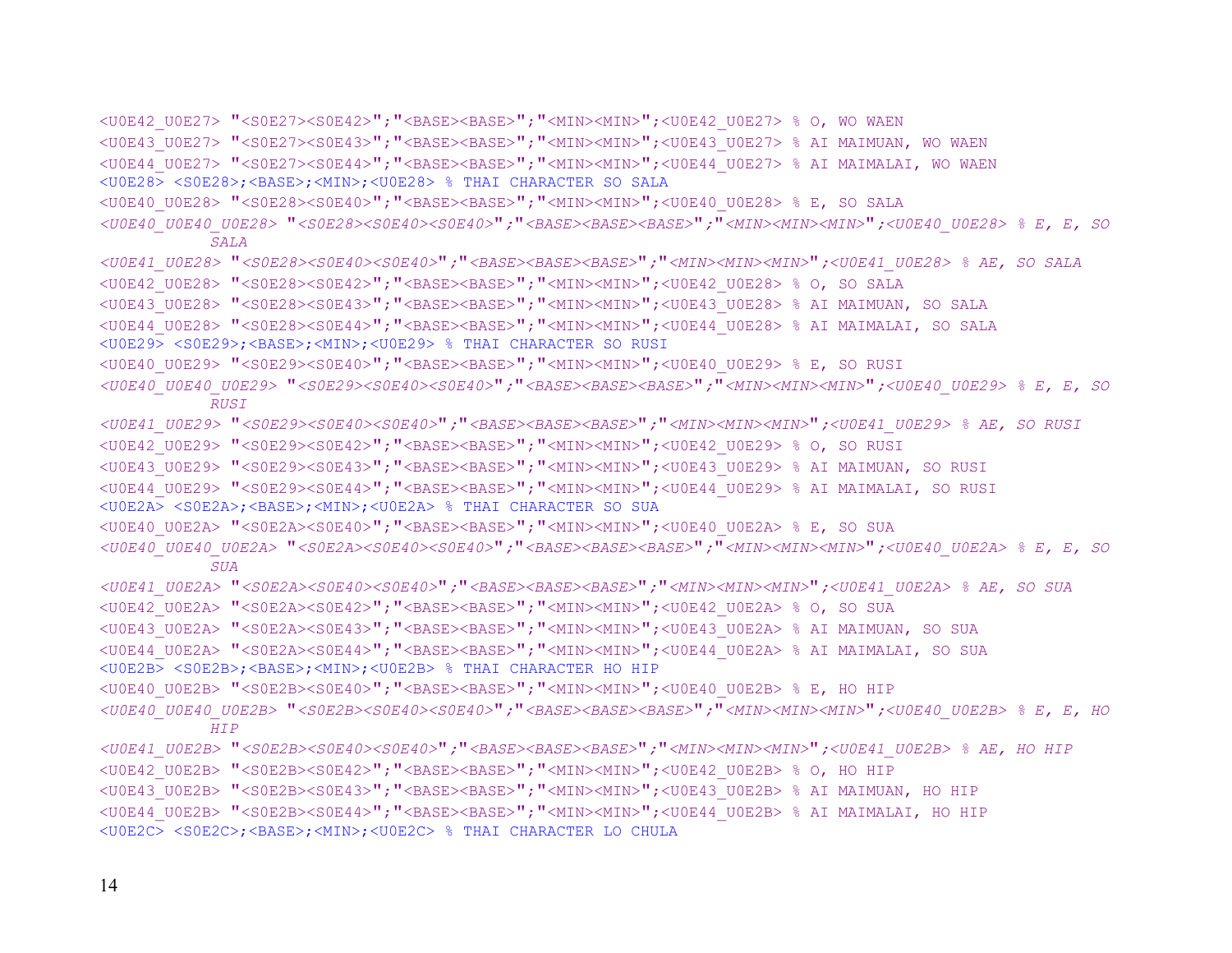<U0E40\_U0E2C> "<S0E2C><S0E40>";"<BASE><BASE>";"<MIN><MIN>";<U0E40\_U0E2C> % E, LO CHULA *<U0E40\_U0E40\_U0E2C>* "*<S0E2C><S0E40><S0E40>*"*;*"*<BASE><BASE><BASE>*"*;*"*<MIN><MIN><MIN>*"*;<U0E40\_U0E2C> % E, E, LO CHULA <U0E41\_U0E2C>* "*<S0E2C><S0E40><S0E40>*"*;*"*<BASE><BASE><BASE>*"*;*"*<MIN><MIN><MIN>*"*;<U0E41\_U0E2C> % AE, LO CHULA*  <U0E42\_U0E2C> "<S0E2C><S0E42>";"<BASE><BASE>";"<MIN><MIN>";<U0E42\_U0E2C> % O, LO CHULA <U0E43\_U0E2C> "<S0E2C><S0E43>";"<BASE><BASE>";"<MIN><MIN>";<U0E43\_U0E2C> % AI MAIMUAN, LO CHULA <U0E44\_U0E2C> "<S0E2C><S0E44>";"<BASE><BASE>";"<MIN><MIN>";<U0E44\_U0E2C> % AI MAIMALAI, LO CHULA <U0E2D> <S0E2D>;<BASE>;<MIN>;<U0E2D> % THAI CHARACTER O ANG <U0E40\_U0E2D> "<S0E2D><S0E40>";"<BASE><BASE>";"<MIN><MIN>";<U0E40\_U0E2D> % E, O ANG *<U0E40\_U0E40\_U0E2D>* "*<S0E2D><S0E40><S0E40>*"*;*"*<BASE><BASE><BASE>*"*;*"*<MIN><MIN><MIN>*"*;<U0E40\_U0E2D> % E, E, O ANG <U0E41\_U0E2D>* "*<S0E2D><S0E40><S0E40>*"*;*"*<BASE><BASE><BASE>*"*;*"*<MIN><MIN><MIN>*"*;<U0E41\_U0E2D> % AE, O ANG*  <U0E42\_U0E2D> "<S0E2D><S0E42>";"<BASE><BASE>";"<MIN><MIN>";<U0E42\_U0E2D> % O, O ANG <U0E43\_U0E2D> "<S0E2D><S0E43>";"<BASE><BASE>";"<MIN><MIN>";<U0E43\_U0E2D> % AI MAIMUAN, O ANG <U0E44\_U0E2D> "<S0E2D><S0E44>";"<BASE><BASE>";"<MIN><MIN>";<U0E44\_U0E2D> % AI MAIMALAI, O ANG <U0E2E> <S0E2E>;<BASE>;<MIN>;<U0E2E> % THAI CHARACTER HO NOKHUK <U0E40\_U0E2E> "<S0E2E><S0E40>";"<BASE><BASE>";"<MIN><MIN>";<U0E40\_U0E2E> % E, HO NOKHUK *<U0E40\_U0E40\_U0E2E>* "*<S0E2E><S0E40><S0E40>*"*;*"*<BASE><BASE><BASE>*"*;*"*<MIN><MIN><MIN>*"*;<U0E40\_U0E2E> % E, E, HO NOKHUK <U0E41\_U0E2E>* "*<S0E2E><S0E40><S0E40>*"*;*"*<BASE><BASE><BASE>*"*;*"*<MIN><MIN><MIN>*"*;<U0E41\_U0E2E> % AE, HO NOKHUK*  <U0E42\_U0E2E> "<S0E2E><S0E42>";"<BASE><BASE>";"<MIN><MIN>";<U0E42\_U0E2E> % O, HO NOKHUK <U0E43\_U0E2E> "<S0E2E><S0E43>";"<BASE><BASE>";"<MIN><MIN>";<U0E43\_U0E2E> % AI MAIMUAN, HO NOKHUK <U0E44\_U0E2E> "<S0E2E><S0E44>";"<BASE><BASE>";"<MIN><MIN>";<U0E44\_U0E2E> % AI MAIMALAI, HO NOKHUK

%%% Lao consonants (note that VOWEL EI is ordered as <VOWEL E, VOWEL E>:

```
<U0E81> <S0E81>;<BASE>;<MIN>;<U0E81> % LAO LETTER KO 
<U0EC0_U0E81> "<S0E81><S0EC0>";"<BASE><BASE>";"<MIN><MIN>";<U0EC0_U0E81> % E, KO
```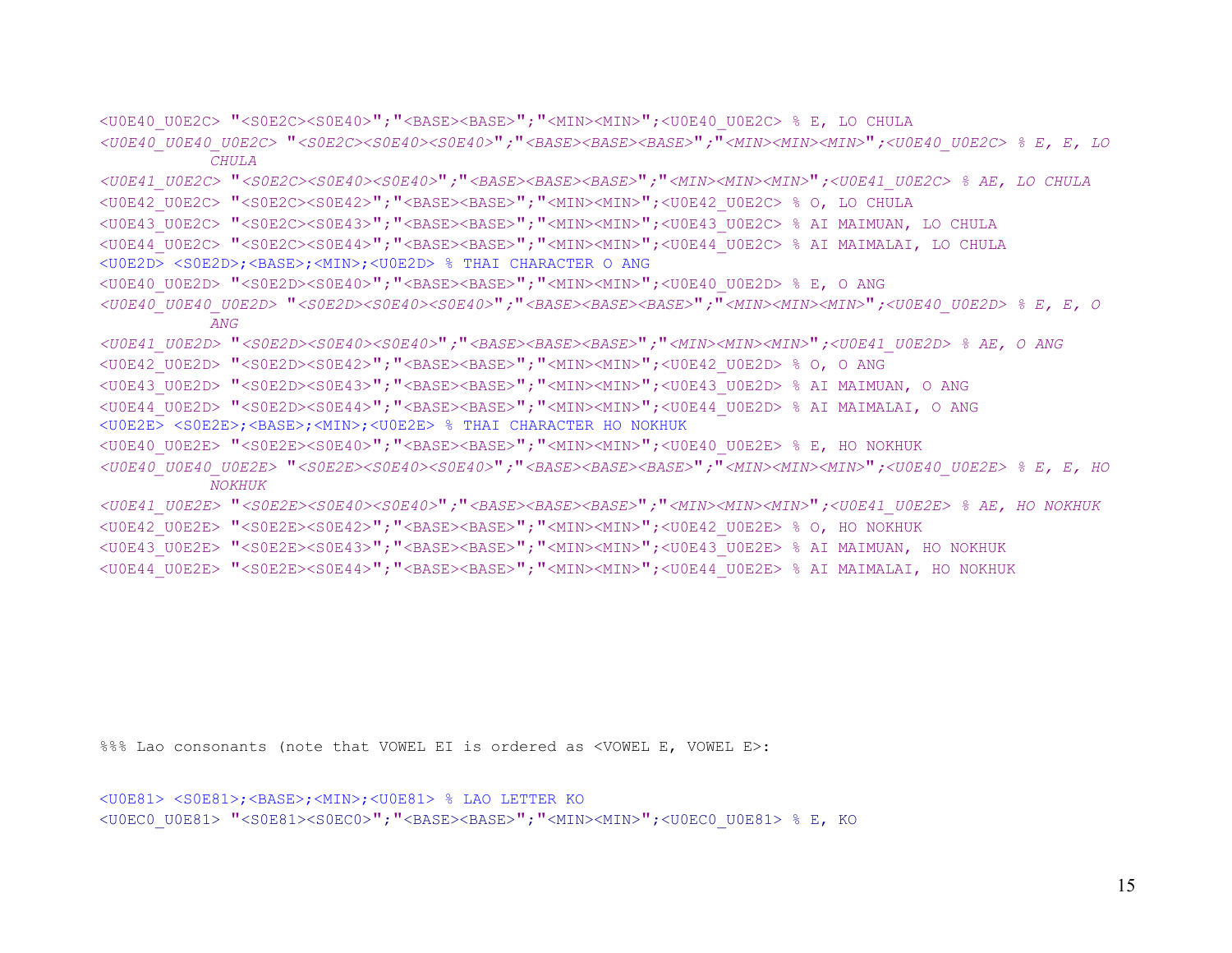*<U0EC0\_U0EC0\_U0E81>* "*<S0E81><S0EC0><S0EC0>*"*;*"*<BASE><BASE><BASE>*"*;*"*<MIN><MIN><MIN>*"*;<U0EC0\_U0E81> % E, E, KO <U0EC1\_U0E81>* "*<S0E81><S0EC0><S0EC0>*"*;*"*<BASE><BASE><BASE>*"*;*"*<MIN><MIN><MIN>*"*;<U0EC1\_U0E81> % EI, KO*  <U0EC2\_U0E81> "<S0E81><S0EC2>";"<BASE><BASE>";"<MIN><MIN>";<U0EC2\_U0E81> % O, KO <U0EC3\_U0E81> "<S0E81><S0EC3>";"<BASE><BASE>";"<MIN><MIN>";<U0EC3\_U0E81> % AY, KO <U0EC4\_U0E81> "<S0E81><S0EC4>";"<BASE><BASE>";"<MIN><MIN>";<U0EC4\_U0E81> % AI, KO <U0E82> <S0E82>;<BASE>;<MIN>;<U0E82> % LAO LETTER KHO SUNG <U0EC0\_U0E82> "<S0E82><S0EC0>";"<BASE><BASE>";"<MIN><MIN>";<U0EC0\_U0E82> % E, KHO SUNG *<U0EC0\_U0EC0\_U0E82>* "*<S0E82><S0EC0><S0EC0>*"*;*"*<BASE><BASE><BASE>*"*;*"*<MIN><MIN><MIN>*"*;<U0EC0\_U0E82> % E, E, KHO SUNG <U0EC1\_U0E82>* "*<S0E82><S0EC0><S0EC0>*"*;*"*<BASE><BASE><BASE>*"*;*"*<MIN><MIN><MIN>*"*;<U0EC1\_U0E82> % EI, KHO SUNG*  <U0EC2\_U0E82> "<S0E82><S0EC2>";"<BASE><BASE>";"<MIN><MIN>";<U0EC2\_U0E82> % O, KHO SUNG <U0EC3\_U0E82> "<S0E82><S0EC3>";"<BASE><BASE>";"<MIN><MIN>";<U0EC3\_U0E82> % AY, KHO SUNG <U0EC4\_U0E82> "<S0E82><S0EC4>";"<BASE><BASE>";"<MIN><MIN>";<U0EC4\_U0E82> % AI, KHO SUNG <U0E84> <S0E84>;<BASE>;<MIN>;<U0E84> % LAO LETTER KHO TAM <U0EC0 U0E84> "<S0E84><S0EC0>"; "<BASE><BASE>"; "<MIN><MIN>";<U0EC0 U0E84> % E, KHO TAM *<U0EC0\_U0EC0\_U0E84>* "*<S0E84><S0EC0><S0EC0>*"*;*"*<BASE><BASE><BASE>*"*;*"*<MIN><MIN><MIN>*"*;<U0EC0\_U0E84> % E, E, KHO TAM <U0EC1\_U0E84>* "*<S0E84><S0EC0><S0EC0>*"*;*"*<BASE><BASE><BASE>*"*;*"*<MIN><MIN><MIN>*"*;<U0EC1\_U0E84> % EI, KHO TAM*  <U0EC2\_U0E84> "<S0E84><S0EC2>";"<BASE><BASE>";"<MIN><MIN>";<U0EC2\_U0E84> % O, KHO TAM <U0EC3 U0E84> "<S0E84><S0EC3>"; "<BASE><BASE>"; "<MIN><MIN>";<U0EC3 U0E84> % AY, KHO TAM <U0EC4\_U0E84> "<S0E84><S0EC4>";"<BASE><BASE>";"<MIN><MIN>";<U0EC4\_U0E84> % AI, KHO TAM <U0E87> <S0E87>;<BASE>;<MIN>;<U0E87> % LAO LETTER NGO <U0EC0\_U0E87> "<S0E87><S0EC0>";"<BASE><BASE>";"<MIN><MIN>";<U0EC0\_U0E87> % E, NGO *<U0EC0\_U0EC0\_U0E87>* "*<S0E87><S0EC0><S0EC0>*"*;*"*<BASE><BASE><BASE>*"*;*"*<MIN><MIN><MIN>*"*;<U0EC0\_U0E87> % E, E, NGO <U0EC1\_U0E87>* "*<S0E87><S0EC0><S0EC0>*"*;*"*<BASE><BASE><BASE>*"*;*"*<MIN><MIN><MIN>*"*;<U0EC1\_U0E87> % EI, NGO*  <U0EC2\_U0E87> "<S0E87><S0EC2>";"<BASE><BASE>";"<MIN><MIN>";<U0EC2\_U0E87> % O, NGO <U0EC3\_U0E87> "<S0E87><S0EC3>";"<BASE><BASE>";"<MIN><MIN>";<U0EC3\_U0E87> % AY, NGO <U0EC4\_U0E87> "<S0E87><S0EC4>";"<BASE><BASE>";"<MIN><MIN>";<U0EC4\_U0E87> % AI, NGO <U0E88> <S0E88>;<BASE>;<MIN>;<U0E88> % LAO LETTER CO <U0EC0\_U0E88> "<S0E88><S0EC0>";"<BASE><BASE>";"<MIN><MIN>";<U0EC0\_U0E88> % E, CO *<U0EC0\_U0EC0\_U0E88>* "*<S0E88><S0EC0><S0EC0>*"*;*"*<BASE><BASE><BASE>*"*;*"*<MIN><MIN><MIN>*"*;<U0EC0\_U0E88> % E, E, CO <U0EC1\_U0E88>* "*<S0E88><S0EC0><S0EC0>*"*;*"*<BASE><BASE><BASE>*"*;*"*<MIN><MIN><MIN>*"*;<U0EC1\_U0E88> % EI, CO*  <U0EC2\_U0E88> "<S0E88><S0EC2>";"<BASE><BASE>";"<MIN><MIN>";<U0EC2\_U0E88> % O, CO <U0EC3\_U0E88> "<S0E88><S0EC3>";"<BASE><BASE>";"<MIN><MIN>";<U0EC3\_U0E88> % AY, CO <U0EC4\_U0E88> "<S0E88><S0EC4>";"<BASE><BASE>";"<MIN><MIN>";<U0EC4\_U0E88> % AI, CO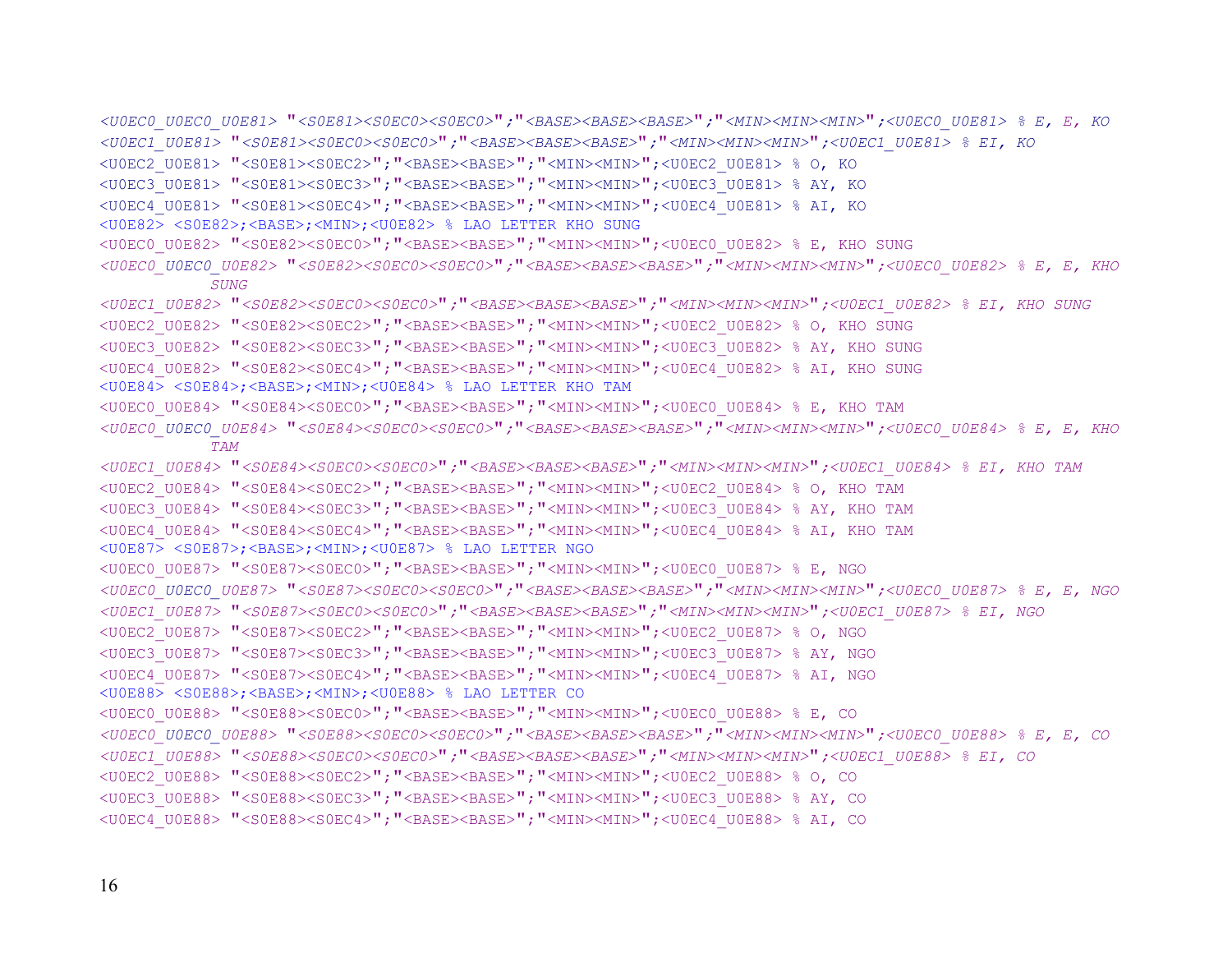<U0E8A> <S0E8A>;<BASE>;<MIN>;<U0E8A> % LAO LETTER SO TAM

<U0EC0 U0E8A> "<S0E8A><S0EC0>"; "<BASE><BASE>"; "<MIN><MIN>";<U0EC0 U0E8A> % E, SO TAM

*<U0EC0\_U0EC0\_U0E8A>* "*<S0E8A><S0EC0><S0EC0>*"*;*"*<BASE><BASE><BASE>*"*;*"*<MIN><MIN><MIN>*"*;<U0EC0\_U0E8A> % E, E, SO TAM* 

*<U0EC1\_U0E8A>* "*<S0E8A><S0EC0><S0EC0>*"*;*"*<BASE><BASE><BASE>*"*;*"*<MIN><MIN><MIN>*"*;<U0EC1\_U0E8A> % EI, SO TAM* 

```
<U0EC2_U0E8A> "<S0E8A><S0EC2>";"<BASE><BASE>";"<MIN><MIN>";<U0EC2_U0E8A> % O, SO TAM
```
<U0EC3\_U0E8A> "<S0E8A><S0EC3>";"<BASE><BASE>";"<MIN><MIN>";<U0EC3\_U0E8A> % AY, SO TAM

<U0EC4\_U0E8A> "<S0E8A><S0EC4>";"<BASE><BASE>";"<MIN><MIN>";<U0EC4\_U0E8A> % AI, SO TAM

<U0E8D> <S0E8D>;<BASE>;<MIN>;<U0E8D> % LAO LETTER NYO

<U0EC0\_U0E8D> "<S0E8D><S0EC0>";"<BASE><BASE>";"<MIN><MIN>";<U0EC0\_U0E8D> % E, NYO

```
<U0EC0_U0EC0_U0E8D> "<S0E8D><S0EC0><S0EC0>";"<BASE><BASE><BASE>";"<MIN><MIN><MIN>";<U0EC0_U0E8D> % E, E, NYO
```
*<U0EC1\_U0E8D>* "*<S0E8D><S0EC0><S0EC0>*"*;*"*<BASE><BASE><BASE>*"*;*"*<MIN><MIN><MIN>*"*;<U0EC1\_U0E8D> % EI, NYO* 

<U0EC2\_U0E8D> "<S0E8D><S0EC2>";"<BASE><BASE>";"<MIN><MIN>";<U0EC2\_U0E8D> % O, NYO

<U0EC3\_U0E8D> "<S0E8D><S0EC3>";"<BASE><BASE>";"<MIN><MIN>";<U0EC3\_U0E8D> % AY, NYO

```
<U0EC4_U0E8D> "<S0E8D><S0EC4>";"<BASE><BASE>";"<MIN><MIN>";<U0EC4_U0E8D> % AI, NYO
```
<U0E94> <S0E94>;<BASE>;<MIN>;<U0E94> % LAO LETTER DO

```
<U0EC0_U0E94> "<S0E94><S0EC0>";"<BASE><BASE>";"<MIN><MIN>";<U0EC0_U0E94> % E, DO
```

```
<U0EC0_U0EC0_U0E94> "<S0E94><S0EC0><S0EC0>";"<BASE><BASE><BASE>";"<MIN><MIN><MIN>";<U0EC0_U0E94> % E, E, DO
```
*<U0EC1\_U0E94>* "*<S0E94><S0EC0><S0EC0>*"*;*"*<BASE><BASE><BASE>*"*;*"*<MIN><MIN><MIN>*"*;<U0EC1\_U0E94> % EI, DO* 

```
<U0EC2_U0E94> "<S0E94><S0EC2>";"<BASE><BASE>";"<MIN><MIN>";<U0EC2_U0E94> % O, DO
```

```
<U0EC3_U0E94> "<S0E94><S0EC3>";"<BASE><BASE>";"<MIN><MIN>";<U0EC3_U0E94> % AY, DO
```

```
<U0EC4_U0E94> "<S0E94><S0EC4>";"<BASE><BASE>";"<MIN><MIN>";<U0EC4_U0E94> % AI, DO
```

```
<U0E95> <S0E95>;<BASE>;<MIN>;<U0E95> % LAO LETTER TO
```

```
<U0EC0_U0E95> "<S0E95><S0EC0>";"<BASE><BASE>";"<MIN><MIN>";<U0EC0_U0E95> % E, TO
```

```
<U0EC0_U0EC0_U0E95> "<S0E95><S0EC0><S0EC0>";"<BASE><BASE><BASE>";"<MIN><MIN><MIN>";<U0EC0_U0E95> % E, E, TO
```
*<U0EC1\_U0E95>* "*<S0E95><S0EC0><S0EC0>*"*;*"*<BASE><BASE><BASE>*"*;*"*<MIN><MIN><MIN>*"*;<U0EC1\_U0E95> % EI, TO* 

```
<U0EC2_U0E95> "<S0E95><S0EC2>";"<BASE><BASE>";"<MIN><MIN>";<U0EC2_U0E95> % O, TO
```

```
<U0EC3_U0E95> "<S0E95><S0EC3>";"<BASE><BASE>";"<MIN><MIN>";<U0EC3_U0E95> % AY, TO
```

```
<U0EC4_U0E95> "<S0E95><S0EC4>";"<BASE><BASE>";"<MIN><MIN>";<U0EC4_U0E95> % AI, TO
```

```
<U0E96> <S0E96>;<BASE>;<MIN>;<U0E96> % LAO LETTER THO SUNG
```

```
<U0EC0_U0E96> "<S0E96><S0EC0>";"<BASE><BASE>";"<MIN><MIN>";<U0EC0_U0E96> % E, THO SUNG
```

```
<U0EC0_U0EC0_U0E96> "<S0E96><S0EC0><S0EC0>";"<BASE><BASE><BASE>";"<MIN><MIN><MIN>";<U0EC0_U0E96> % E, E, THO 
           SUNG
```

```
<U0EC1_U0E96> "<S0E96><S0EC0><S0EC0>";"<BASE><BASE><BASE>";"<MIN><MIN><MIN>";<U0EC1_U0E96> % EI, THO SUNG 
<U0EC2_U0E96> "<S0E96><S0EC2>";"<BASE><BASE>";"<MIN><MIN>";<U0EC2_U0E96> % O, THO SUNG
```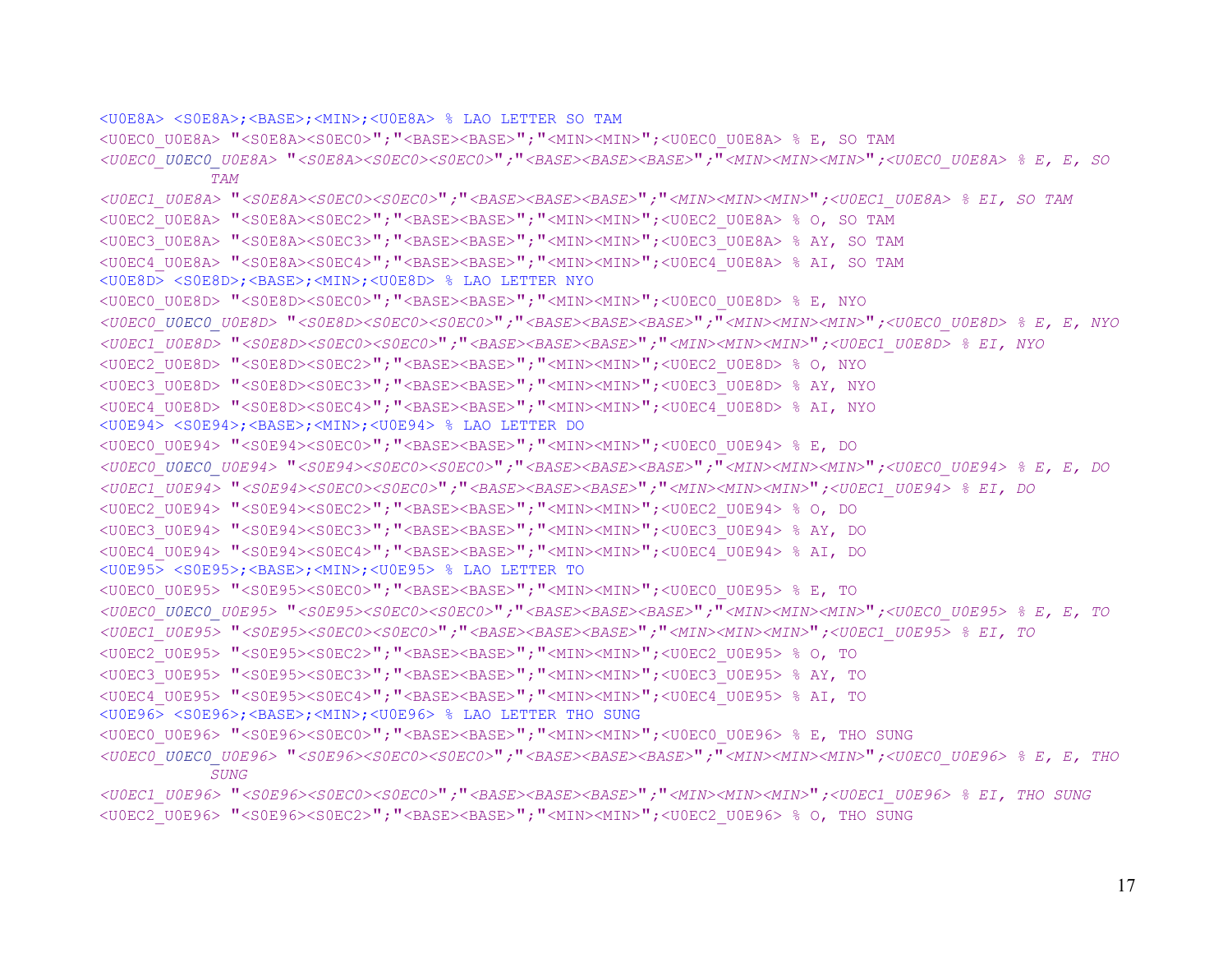```
<U0EC3_U0E96> "<S0E96><S0EC3>";"<BASE><BASE>";"<MIN><MIN>";<U0EC3_U0E96> % AY, THO SUNG 
<U0EC4_U0E96> "<S0E96><S0EC4>";"<BASE><BASE>";"<MIN><MIN>";<U0EC4_U0E96> % AI, THO SUNG 
<U0E97> <S0E97>;<BASE>;<MIN>;<U0E97> % LAO LETTER THO TAM 
<U0EC0_U0E97> "<S0E97><S0EC0>";"<BASE><BASE>";"<MIN><MIN>";<U0EC0_U0E97> % E, THO TAM 
<U0EC0_U0EC0_U0E97> "<S0E97><S0EC0><S0EC0>";"<BASE><BASE><BASE>";"<MIN><MIN><MIN>";<U0EC0_U0E97> % E, E, THO 
            TAM <U0EC1_U0E97> "<S0E97><S0EC0><S0EC0>";"<BASE><BASE><BASE>";"<MIN><MIN><MIN>";<U0EC1_U0E97> % EI, THO TAM 
<U0EC2_U0E97> "<S0E97><S0EC2>";"<BASE><BASE>";"<MIN><MIN>";<U0EC2_U0E97> % O, THO TAM 
<U0EC3_U0E97> "<S0E97><S0EC3>";"<BASE><BASE>";"<MIN><MIN>";<U0EC3_U0E97> % AY, THO TAM 
<U0EC4_U0E97> "<S0E97><S0EC4>";"<BASE><BASE>";"<MIN><MIN>";<U0EC4_U0E97> % AI, THO TAM 
<U0E99> <S0E99>;<BASE>;<MIN>;<U0E99> % LAO LETTER NO 
<U0EC0_U0E99> "<S0E99><S0EC0>";"<BASE><BASE>";"<MIN><MIN>";<U0EC0_U0E99> % E, NO 
<U0EC0_U0EC0_U0E99> "<S0E99><S0EC0><S0EC0>";"<BASE><BASE><BASE>";"<MIN><MIN><MIN>";<U0EC0_U0E99> % E, E, NO 
<U0EC1_U0E99> "<S0E99><S0EC0><S0EC0>";"<BASE><BASE><BASE>";"<MIN><MIN><MIN>";<U0EC1_U0E99> % EI, NO 
<U0EC2_U0E99> "<S0E99><S0EC2>";"<BASE><BASE>";"<MIN><MIN>";<U0EC2_U0E99> % O, NO 
<U0EC3_U0E99> "<S0E99><S0EC3>";"<BASE><BASE>";"<MIN><MIN>";<U0EC3_U0E99> % AY, NO 
<U0EC4_U0E99> "<S0E99><S0EC4>";"<BASE><BASE>";"<MIN><MIN>";<U0EC4_U0E99> % AI, NO 
<U0E9A> <S0E9A>;<BASE>;<MIN>;<U0E9A> % LAO LETTER BO 
<U0EC0_U0E9A> "<S0E9A><S0EC0>";"<BASE><BASE>";"<MIN><MIN>";<U0EC0_U0E9A> % E, BO 
<U0EC0_U0EC0_U0E9A> "<S0E9A><S0EC0><S0EC0>";"<BASE><BASE><BASE>";"<MIN><MIN><MIN>";<U0EC0_U0E9A> % E, E, BO 
<U0EC1_U0E9A> "<S0E9A><S0EC0><S0EC0>";"<BASE><BASE><BASE>";"<MIN><MIN><MIN>";<U0EC1_U0E9A> % EI, BO 
<U0EC2_U0E9A> "<S0E9A><S0EC2>";"<BASE><BASE>";"<MIN><MIN>";<U0EC2_U0E9A> % O, BO 
<U0EC3_U0E9A> "<S0E9A><S0EC3>";"<BASE><BASE>";"<MIN><MIN>";<U0EC3_U0E9A> % AY, BO 
<U0EC4_U0E9A> "<S0E9A><S0EC4>";"<BASE><BASE>";"<MIN><MIN>";<U0EC4_U0E9A> % AI, BO 
<U0E9B> <S0E9B>;<BASE>;<MIN>;<U0E9B> % LAO LETTER PO 
<U0EC0_U0E9B> "<S0E9B><S0EC0>";"<BASE><BASE>";"<MIN><MIN>";<U0EC0_U0E9B> % E, PO 
<U0EC0_U0EC0_U0E9B> "<S0E9B><S0EC0><S0EC0>";"<BASE><BASE><BASE>";"<MIN><MIN><MIN>";<U0EC0_U0E9B> % E, E, PO 
<U0EC1_U0E9B> "<S0E9B><S0EC0><S0EC0>";"<BASE><BASE><BASE>";"<MIN><MIN><MIN>";<U0EC1_U0E9B> % EI, PO 
<U0EC2_U0E9B> "<S0E9B><S0EC2>";"<BASE><BASE>";"<MIN><MIN>";<U0EC2_U0E9B> % O, PO 
<U0EC3_U0E9B> "<S0E9B><S0EC3>";"<BASE><BASE>";"<MIN><MIN>";<U0EC3_U0E9B> % AY, PO 
<U0EC4_U0E9B> "<S0E9B><S0EC4>";"<BASE><BASE>";"<MIN><MIN>";<U0EC4_U0E9B> % AI, PO 
<U0E9C> <S0E9C>;<BASE>;<MIN>;<U0E9C> % LAO LETTER PHO SUNG 
<U0EC0 U0E9C> "<S0E9C><S0EC0>"; "<BASE><BASE>"; "<MIN><MIN>";<U0EC0 U0E9C> % E, PHO SUNG
<U0EC0_U0EC0_U0E9C> "<S0E9C><S0EC0><S0EC0>";"<BASE><BASE><BASE>";"<MIN><MIN><MIN>";<U0EC0_U0E9C> % E, E, PHO 
            SUNG
```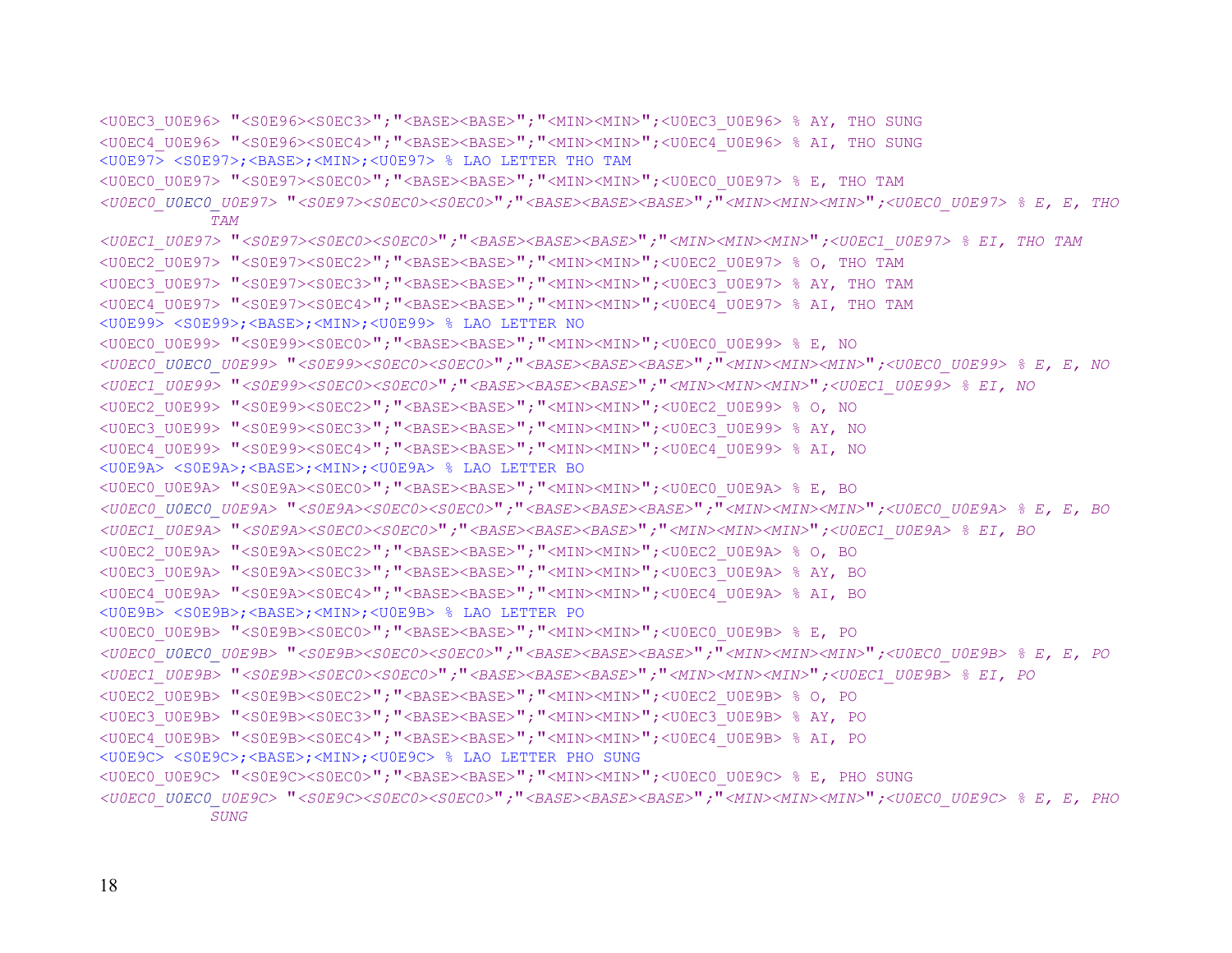```
<U0EC1_U0E9C> "<S0E9C><S0EC0><S0EC0>";"<BASE><BASE><BASE>";"<MIN><MIN><MIN>";<U0EC1_U0E9C> % EI, PHO SUNG 
<U0EC2_U0E9C> "<S0E9C><S0EC2>";"<BASE><BASE>";"<MIN><MIN>";<U0EC2_U0E9C> % O, PHO SUNG 
<U0EC3_U0E9C> "<S0E9C><S0EC3>";"<BASE><BASE>";"<MIN><MIN>";<U0EC3_U0E9C> % AY, PHO SUNG 
<U0EC4_U0E9C> "<S0E9C><S0EC4>";"<BASE><BASE>";"<MIN><MIN>";<U0EC4_U0E9C> % AI, PHO SUNG 
<U0E9D> <S0E9D>;<BASE>;<MIN>;<U0E9D> % LAO LETTER FO TAM 
<U0EC0_U0E9D> "<S0E9D><S0EC0>";"<BASE><BASE>";"<MIN><MIN>";<U0EC0_U0E9D> % E, FO TAM 
<U0EC0_U0EC0_U0E9D> "<S0E9D><S0EC0><S0EC0>";"<BASE><BASE><BASE>";"<MIN><MIN><MIN>";<U0EC0_U0E9D> % E, E, FO 
           TAM <U0EC1_U0E9D> "<S0E9D><S0EC0><S0EC0>";"<BASE><BASE><BASE>";"<MIN><MIN><MIN>";<U0EC1_U0E9D> % EI, FO TAM 
<U0EC2_U0E9D> "<S0E9D><S0EC2>";"<BASE><BASE>";"<MIN><MIN>";<U0EC2_U0E9D> % O, FO TAM 
<U0EC3_U0E9D> "<S0E9D><S0EC3>";"<BASE><BASE>";"<MIN><MIN>";<U0EC3_U0E9D> % AY, FO TAM 
<U0EC4_U0E9D> "<S0E9D><S0EC4>";"<BASE><BASE>";"<MIN><MIN>";<U0EC3_U0E9D> % AI, FO TAM 
<U0E9E> <S0E9E>;<BASE>;<MIN>;<U0E9E> % LAO LETTER PHO TAM 
<U0EC0_U0E9E> "<S0E9E><S0EC0>";"<BASE><BASE>";"<MIN><MIN>";<U0EC0_U0E9E> % E, PHO TAM 
<U0EC0_U0EC0_U0E9E> "<S0E9E><S0EC0><S0EC0>";"<BASE><BASE><BASE>";"<MIN><MIN><MIN>";<U0EC0_U0E9E> % E, E, PHO 
            TAM <U0EC1_U0E9E> "<S0E9E><S0EC0><S0EC0>";"<BASE><BASE><BASE>";"<MIN><MIN><MIN>";<U0EC1_U0E9E> % EI, PHO TAM 
<U0EC2_U0E9E> "<S0E9E><S0EC2>";"<BASE><BASE>";"<MIN><MIN>";<U0EC2_U0E9E> % O, PHO TAM 
<U0EC3_U0E9E> "<S0E9E><S0EC3>";"<BASE><BASE>";"<MIN><MIN>";<U0EC3_U0E9E> % AY, PHO TAM 
<U0EC4_U0E9E> "<S0E9E><S0EC4>";"<BASE><BASE>";"<MIN><MIN>";<U0EC4_U0E9E> % AI, PHO TAM 
<U0E9F> <S0E9F>;<BASE>;<MIN>;<U0E9F> % LAO LETTER FO SUNG 
<U0EC0_U0E9F> "<S0E9F><S0EC0>";"<BASE><BASE>";"<MIN><MIN>";<U0EC0_U0E9F> % E, FO SUNG 
<U0EC0_U0EC0_U0E9F> "<S0E9F><S0EC0><S0EC0>";"<BASE><BASE><BASE>";"<MIN><MIN><MIN>";<U0EC0_U0E9F> % E, E, FO 
           SUNG <U0EC1_U0E9F> "<S0E9F><S0EC0><S0EC0>";"<BASE><BASE><BASE>";"<MIN><MIN><MIN>";<U0EC1_U0E9F> % EI, FO SUNG 
<U0EC2_U0E9F> "<S0E9F><S0EC2>";"<BASE><BASE>";"<MIN><MIN>";<U0EC2_U0E9F> % O, FO SUNG 
<U0EC3_U0E9F> "<S0E9F><S0EC3>";"<BASE><BASE>";"<MIN><MIN>";<U0EC3_U0E9F> % AY, FO SUNG 
<U0EC4_U0E9F> "<S0E9F><S0EC4>";"<BASE><BASE>";"<MIN><MIN>";<U0EC4_U0E9F> % AI, FO SUNG 
<U0EA1> <S0EA1>;<BASE>;<MIN>;<U0EA1> % LAO LETTER MO 
<U0EC0_U0EA1> "<S0EA1><S0EC0>";"<BASE><BASE>";"<MIN><MIN>";<U0EC0_U0EA1> % E, MO 
<U0EC0_U0EC0_U0EA1> "<S0EA1><S0EC0><S0EC0>";"<BASE><BASE><BASE>";"<MIN><MIN><MIN>";<U0EC0_U0EA1> % E, E, MO 
<U0EC1_U0EA1> "<S0EA1><S0EC0><S0EC0>";"<BASE><BASE><BASE>";"<MIN><MIN><MIN>";<U0EC1_U0EA1> % EI, MO 
<U0EC2_U0EA1> "<S0EA1><S0EC2>";"<BASE><BASE>";"<MIN><MIN>";<U0EC2_U0EA1> % O, MO 
<U0EC3 U0EA1> "<S0EA1><S0EC3>"; "<BASE><BASE>"; "<MIN><MIN>";<U0EC3 U0EA1> % AY, MO
<U0EC4_U0EA1> "<S0EA1><S0EC4>";"<BASE><BASE>";"<MIN><MIN>";<U0EC4_U0EA1> % AI, MO
```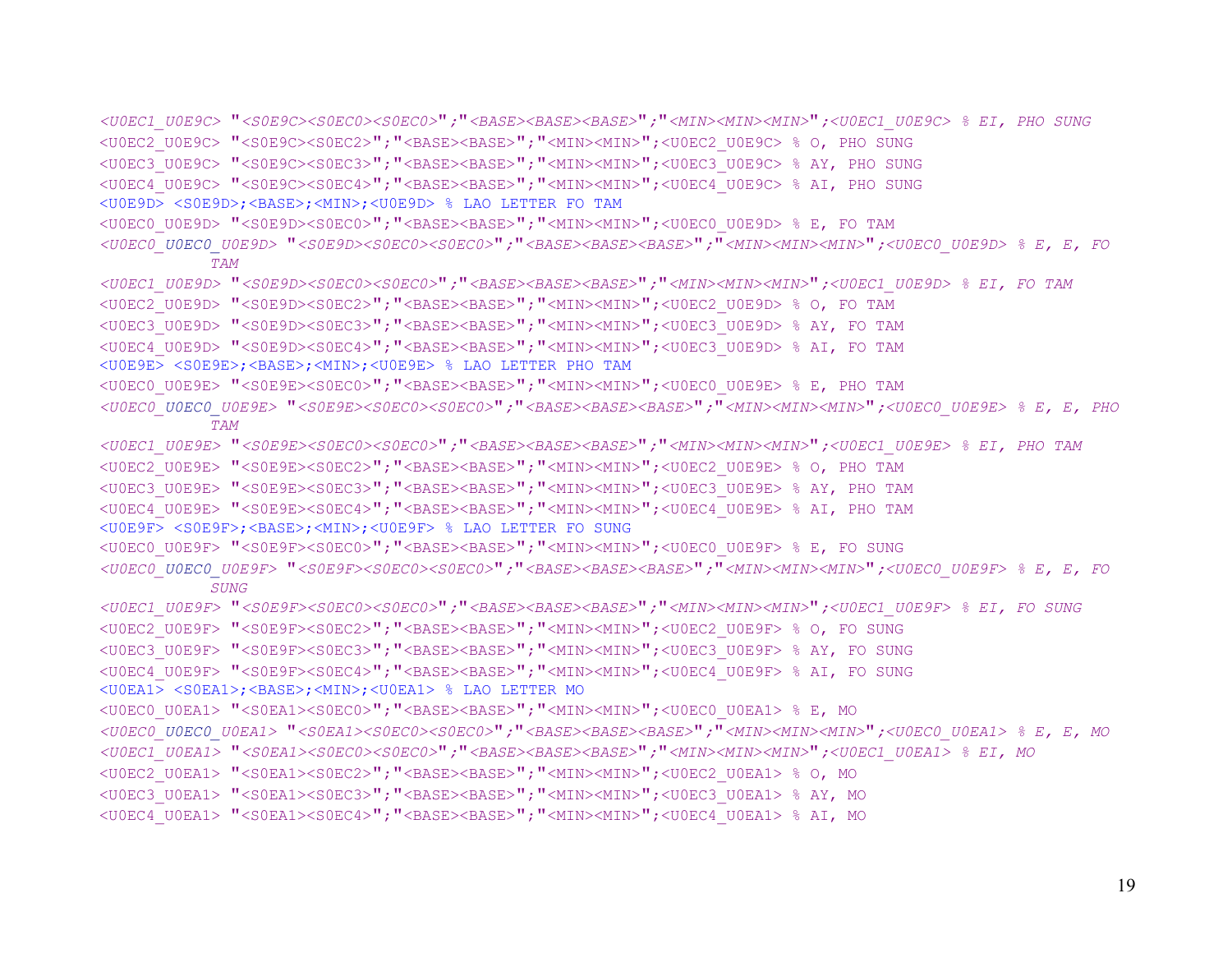```
<U0EA2> <S0EA2>;<BASE>;<MIN>;<U0EA2> % LAO LETTER YO 
<U0EC0_U0EA2> "<S0EA2><S0EC0>";"<BASE><BASE>";"<MIN><MIN>";<U0EC0_U0EA2> % E, YO 
<U0EC0_U0EC0_U0EA2> "<S0EA2><S0EC0><S0EC0>";"<BASE><BASE><BASE>";"<MIN><MIN><MIN>";<U0EC0_U0EA2> % E, E, YO 
<U0EC1_U0EA2> "<S0EA2><S0EC0><S0EC0>";"<BASE><BASE><BASE>";"<MIN><MIN><MIN>";<U0EC1_U0EA2> % EI, YO 
<U0EC2_U0EA2> "<S0EA2><S0EC2>";"<BASE><BASE>";"<MIN><MIN>";<U0EC2_U0EA2> % O, YO 
<U0EC3_U0EA2> "<S0EA2><S0EC3>";"<BASE><BASE>";"<MIN><MIN>";<U0EC3_U0EA2> % AY, YO 
<U0EC4_U0E81> "<S0EA2><S0EC4>";"<BASE><BASE>";"<MIN><MIN>";<U0EC4_U0EA2> % AI, YO 
<U0EA3> <S0EA3>;<BASE>;<MIN>;<U0EA3> % LAO LETTER LO LING 
<U0EC0_U0EA3> "<S0EA3><S0EC0>";"<BASE><BASE>";"<MIN><MIN>";<U0EC0_U0EA3> % E, LO LING 
<U0EC0_U0EC0_U0EA3> "<S0EA3><S0EC0><S0EC0>";"<BASE><BASE><BASE>";"<MIN><MIN><MIN>";<U0EC0_U0EA3> % E, E, LO 
           LING <U0EC1_U0EA3> "<S0EA3><S0EC0><S0EC0>";"<BASE><BASE><BASE>";"<MIN><MIN><MIN>";<U0EC1_U0EA3> % EI, LO LING 
<U0EC2_U0EA3> "<S0EA3><S0EC2>";"<BASE><BASE>";"<MIN><MIN>";<U0EC2_U0EA3> % O, LO LING 
<U0EC3_U0EA3> "<S0EA3><S0EC3>";"<BASE><BASE>";"<MIN><MIN>";<U0EC3_U0EA3> % AY, LO LING
```

```
<U0EC4_U0EA3> "<S0EA3><S0EC4>";"<BASE><BASE>";"<MIN><MIN>";<U0EC4_U0EA3> % AI, LO LING
```

```
<U0EA5> <S0EA5>;<BASE>;<MIN>;<U0EA5> % LAO LETTER LO LOOT
```

```
<U0EC0_U0EA5> "<S0EA5><S0EC0>";"<BASE><BASE>";"<MIN><MIN>";<U0EC0_U0EA5> % E, LO LOOT
```

```
<U0EC0_U0EC0_U0EA5> "<S0EA5><S0EC0><S0EC0>";"<BASE><BASE><BASE>";"<MIN><MIN><MIN>";<U0EC0_U0EA5> % E, E, LO 
           LOOT
```
*<U0EC1\_U0EA5>* "*<S0EA5><S0EC0><S0EC0>*"*;*"*<BASE><BASE><BASE>*"*;*"*<MIN><MIN><MIN>*"*;<U0EC1\_U0EA5> % EI, LO LOOT*  <U0EC2\_U0EA5> "<S0EA5><S0EC2>";"<BASE><BASE>";"<MIN><MIN>";<U0EC2\_U0EA5> % O, LO LOOT

```
<U0EC3_U0EA5> "<S0EA5><S0EC3>";"<BASE><BASE>";"<MIN><MIN>";<U0EC3_U0EA5> % AY, LO LOOT
```

```
<U0EC4_U0EA5> "<S0EA5><S0EC4>";"<BASE><BASE>";"<MIN><MIN>";<U0EC4_U0EA5> % AI, LO LOOT
```

```
<U0EA7> <S0EA7>;<BASE>;<MIN>;<U0EA7> % LAO LETTER WO
```

```
<U0EC0_U0EA7> "<S0EA7><S0EC0>";"<BASE><BASE>";"<MIN><MIN>";<U0EC0_U0EA7> % E, WO
```

```
<U0EC0_U0EC0_U0EA7> "<S0EA7><S0EC0><S0EC0>";"<BASE><BASE><BASE>";"<MIN><MIN><MIN>";<U0EC0_U0EA7> % E, E, WO
```

```
<U0EC1_U0EA7> "<S0EA7><S0EC0><S0EC0>";"<BASE><BASE><BASE>";"<MIN><MIN><MIN>";<U0EC1_U0EA7> % EI, WO
```

```
<U0EC2_U0EA7> "<S0EA7><S0EC2>";"<BASE><BASE>";"<MIN><MIN>";<U0EC2_U0EA7> % O, WO
```

```
<U0EC3_U0EA7> "<S0EA7><S0EC3>";"<BASE><BASE>";"<MIN><MIN>";<U0EC3_U0EA7> % AY, WO
```

```
<U0EC4_U0EA7> "<S0EA7><S0EC4>";"<BASE><BASE>";"<MIN><MIN>";<U0EC4_U0EA7> % AI, WO
```

```
<U0EAA> <S0EAA>;<BASE>;<MIN>;<U0EAA> % LAO LETTER SO SUNG
```

```
<U0EC0 U0EAA> "<S0EAA><S0EC0>"; "<BASE><BASE>"; "<MIN><MIN>";<U0EC0 U0EAA> % E, SO SUNG
```

```
<U0EC0_U0EC0_U0EAA> "<S0EAA><S0EC0><S0EC0>";"<BASE><BASE><BASE>";"<MIN><MIN><MIN>";<U0EC0_U0EAA> % E, E, SO 
           SUNG
```

```
<U0EC1_U0EAA> "<S0EAA><S0EC0><S0EC0>";"<BASE><BASE><BASE>";"<MIN><MIN><MIN>";<U0EC1_U0EAA> % EI, SO SUNG
```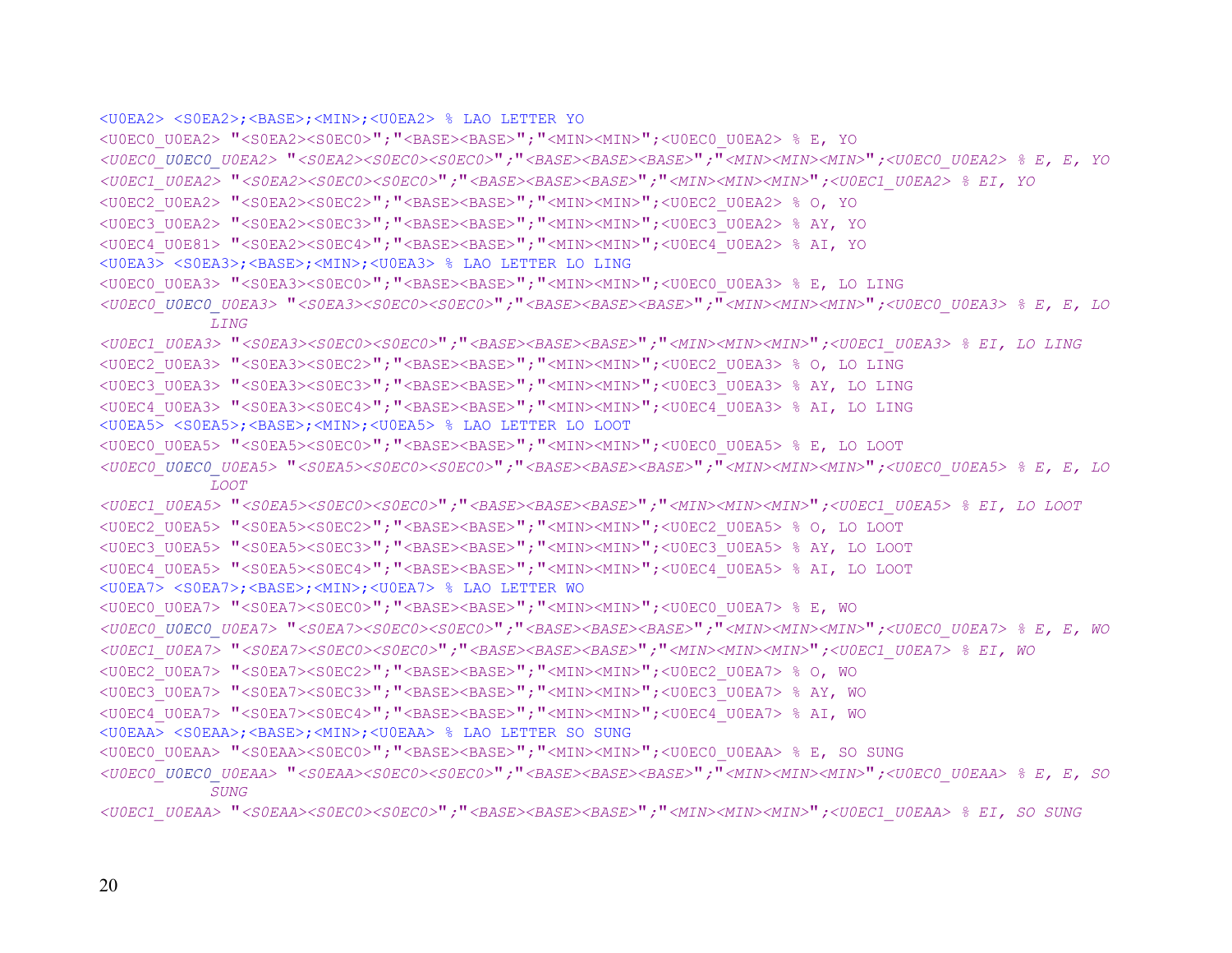```
<U0EC2_U0EAA> "<S0EAA><S0EC2>";"<BASE><BASE>";"<MIN><MIN>";<U0EC2_U0EAA> % O, SO SUNG 
<U0EC3_U0EAA> "<S0EAA><S0EC3>";"<BASE><BASE>";"<MIN><MIN>";<U0EC3_U0EAA> % AY, SO SUNG 
<U0EC4_U0EAA> "<S0EAA><S0EC4>";"<BASE><BASE>";"<MIN><MIN>";<U0EC4_U0EAA> % AI, SO SUNG 
<U0EAB> <S0EAB>;<BASE>;<MIN>;<U0EAB> % LAO LETTER HO SUNG
<U0EC0_U0EAB> "<S0EAB><S0EC0>";"<BASE><BASE>";"<MIN><MIN>";<U0EC0_U0EAB> % E, HO SUNG 
<U0EC0_U0EC0_U0EAB> "<S0EAB><S0EC0><S0EC0>";"<BASE><BASE><BASE>";"<MIN><MIN><MIN>";<U0EC0_U0EAB> % E, E, HO 
           SUNG <U0EC1_U0EAB> "<S0EAB><S0EC0><S0EC0>";"<BASE><BASE><BASE>";"<MIN><MIN><MIN>";<U0EC1_U0EAB> % EI, HO SUNG 
<U0EC2_U0EAB> "<S0EAB><S0EC2>";"<BASE><BASE>";"<MIN><MIN>";<U0EC2_U0EAB> % O, HO SUNG 
<U0EC3_U0EAB> "<S0EAB><S0EC3>";"<BASE><BASE>";"<MIN><MIN>";<U0EC3_U0EAB> % AY, HO SUNG 
<U0EC4_U0EAB> "<S0EAB><S0EC4>";"<BASE><BASE>";"<MIN><MIN>";<U0EC4_U0EAB> % AI, HO SUNG 
<U0EDC> "<S0EAB><S0E99>";"<BASE><BASE>";"<COMPAT><COMPAT>";<U0EDC> % LAO HO NO 
<U0EC0_U0EDC> "<S0EAB><S0EC0><S0E99>";"<BASE><BASE><BASE>";"<COMPAT><COMPAT><COMPAT>";<U0EC0_U0EDC> % E, HO 
           NO<U0EC0_U0EC0_U0EDC> "<S0EAB><S0EC0><S0EC0><S0E99>";"<BASE><BASE><BASE><BASE>"; 
           "<COMPAT><COMPAT><COMPAT><COMPAT>";<U0EC0_U0EDC> % E, E, HO NO
<U0EC1_U0EDC> "<S0EAB><S0EC0><S0EC0><S0E99>";"<BASE><BASE><BASE><BASE>";"<COMPAT><COMPAT><COMPAT><COMPAT>"; 
           <U0EC1_U0EDC> % EI, HO NO
<U0EC2_U0EDC> "<S0EAB><S0EC2><S0E99>";"<BASE><BASE><BASE>";"<COMPAT><COMPAT><COMPAT>";<U0EC2_U0EDC> % O, HO 
            NO<U0EC3_U0EDC> "<S0EAB><S0EC3><S0E99>";"<BASE><BASE><BASE>";"<COMPAT><COMPAT><COMPAT>";<U0EC3_U0EDC> % AY, HO 
           NO<U0EC4_U0EDC> "<S0EAB><S0EC4><S0E99>";"<BASE><BASE><BASE>";"<COMPAT><COMPAT><COMPAT>";<U0EC3_U0EDC> % AI, HO 
            NO<U0EDD> "<S0EAB><S0EA1>";"<BASE><BASE>";"<COMPAT><COMPAT>";<U0EDD> % LAO HO MO 
<U0EC0_U0EDD> "<S0EAB><S0EC0><S0EA1>";"<BASE><BASE><BASE>";"<COMPAT><COMPAT><COMPAT>";<U0EC0_U0EDD> % E, HO 
           MO <U0EC0_U0EC0_U0EDD> "<S0EAB><S0EC0><S0EC0><S0EA1>";"<BASE><BASE><BASE><BASE>";
```

```
"<COMPAT><COMPAT><COMPAT><COMPAT>";<U0EC0_U0EDD> % E, E, HO MO
```
*<U0EC1\_U0EDD>* "*<S0EAB><S0EC0><S0EC0><S0EA1>*"*;*"*<BASE><BASE><BASE><BASE>*"*;* 

"*<COMPAT><COMPAT><COMPAT><COMPAT>*"*;<U0EC1\_U0EDD> % EI, HO MO* 

- **<U0EC2\_U0EDD>** "<S0EAB>**<S0EC2>**<S0EA1>"**;**"**<BASE>**<BASE>**<BASE>**"**;**"<COMPAT><COMPAT><COMPAT>"**;<U0EC2\_U0EDD> % O, HO MO**
- **<U0EC3\_U0EDD>** "<S0EAB>**<S0EC3>**<S0EA1>"**;**"**<BASE>**<BASE>**<BASE>**"**;**"<COMPAT><COMPAT><COMPAT>"**;<U0EC3\_U0EDD> % AY, HO MO**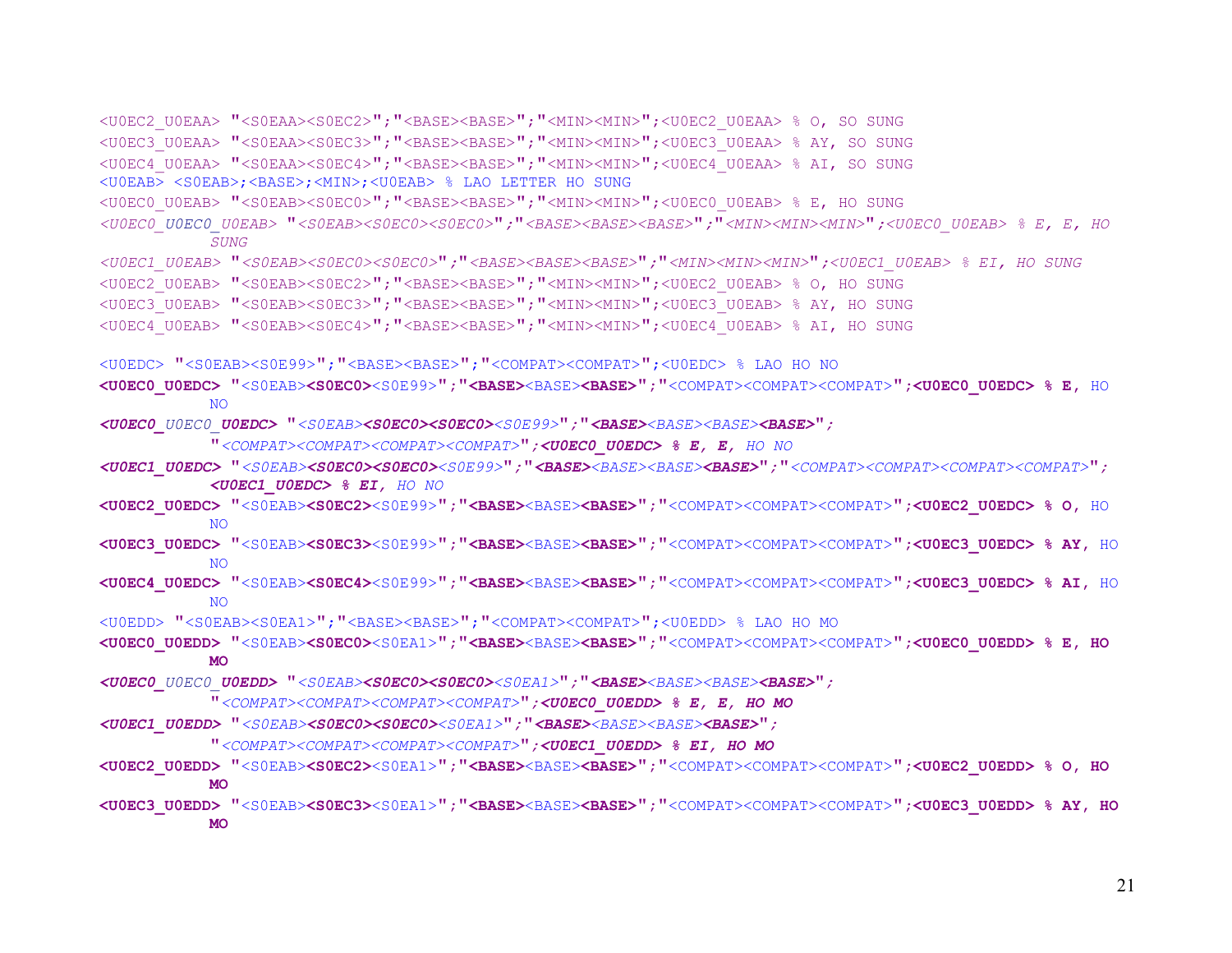#### **<U0EC4\_U0EDD>** "<S0EAB>**<S0EC4>**<S0EA1>"**;**"**<BASE>**<BASE>**<BASE>**"**;**"<COMPAT><COMPAT><COMPAT>"**;<U0EC4\_U0EDD> % AI, HO MO**

```
<U0EAD> <S0EAD>;<BASE>;<MIN>;<U0EAD> % LAO LETTER O 
<U0EC0 U0EAD> "<S0EAD><S0EC0>"; "<BASE><BASE>"; "<MIN><MIN>";<U0EC0 U0EAD> % E, O
<U0EC0_U0EC0_U0EAD> "<S0EAD><S0EC0><S0EC0>";"<BASE><BASE><BASE>";"<MIN><MIN><MIN>";<U0EC0_U0EAD> % E, E, O 
<U0EC1_U0EAD> "<S0EAD><S0EC0><S0EC0>";"<BASE><BASE><BASE>";"<MIN><MIN><MIN>";<U0EC1_U0EAD> % EI, O 
<U0EC2_U0EAD> "<S0EAD><S0EC2>";"<BASE><BASE>";"<MIN><MIN>";<U0EC2_U0EAD> % O, O 
<U0EC3_U0EAD> "<S0EAD><S0EC3>";"<BASE><BASE>";"<MIN><MIN>";<U0EC3_U0EAD> % AY, O 
<U0EC4_U0EAD> "<S0EAD><S0EC4>";"<BASE><BASE>";"<MIN><MIN>";<U0EC4_U0EAD> % AI, O 
<U0EAE> <S0EAE>;<BASE>;<MIN>;<U0EAE> % LAO LETTER HO TAM 
<U0EC0 U0EAE> "<S0EAE><S0EC0>"; "<BASE><BASE>"; "<MIN><MIN>";<U0EC0 U0EAE> % E, HO TAM
<U0EC0_U0EC0_U0EAE> "<S0EAE><S0EC0><S0EC0>";"<BASE><BASE><BASE>";"<MIN><MIN><MIN>";<U0EC0_U0EAE> % E, E, HO 
           TAM<U0EC1_U0EAE> "<S0EAE><S0EC0><S0EC0>";"<BASE><BASE><BASE>";"<MIN><MIN><MIN>";<U0EC1_U0EAE> % EI, HO TAM 
<U0EC2_U0EAE> "<S0EAE><S0EC2>";"<BASE><BASE>";"<MIN><MIN>";<U0EC2_U0EAE> % O, HO TAM 
<U0EC3_U0EAE> "<S0EAE><S0EC3>";"<BASE><BASE>";"<MIN><MIN>";<U0EC3_U0EAE> % AY, HO TAM 
<U0EC4_U0EAE> "<S0EAE><S0EC4>";"<BASE><BASE>";"<MIN><MIN>";<U0EC4_U0EAE> % AI, HO TAM
```
%%%%%%%%%%%%%%%%%%%%%%%%%%%%%%%%%%%%%%%%%%%%%%%%%%%%%%%%%%%%%%%%%%%%%%%%%%%%%%%%%%%%%% %%%%%%%%%%%%%%% After all scripts, among the Hangul vowels and other Indic vowels %%%% %%%%%%%%%%%%%%%%%%%%%%%%%%%%%%%%%%%%%%%%%%%%%%%%%%%%%%%%%%%%%%%%%%%%%%%%%%%%%%%%%%%%%%

%%% Thai final nasal. Order as heavier than any consonant. Logical placement in orthographic syllable is: last. **<U0E4D> <S0E4D>;<BASE>;<MIN>;<U0E4D> % THAI CHARACTER NIKHAHIT, Mn, above, \* final nasal** 

%%% Thai (dependent) vowels (note that SARA AM is ordered as <SARA AA, NIKHAHIT>):

 **%%<U0E47> <S0E47>;<BASE>;<MIN>;<U0E47> % THAI CHARACTER MAITAIKHU, vowel sign, but NOT ordering as one** 

<U0E30> <S0E30>;<BASE>;<MIN>;<U0E30> % THAI CHARACTER SARA A <U0E31> <S0E31>;<BASE>;<MIN>;<U0E31> % THAI CHARACTER MAI HAN-AKAT **<U0E45> <S0E45>;<BASE>;<MIN>;<U0E45> % THAI CHARACTER LAKKHANGYAO Lo, right, long stem AA vowel**  <U0E32> <S0E32>;<BASE>;<MIN>;<U0E32> % THAI CHARACTER SARA AA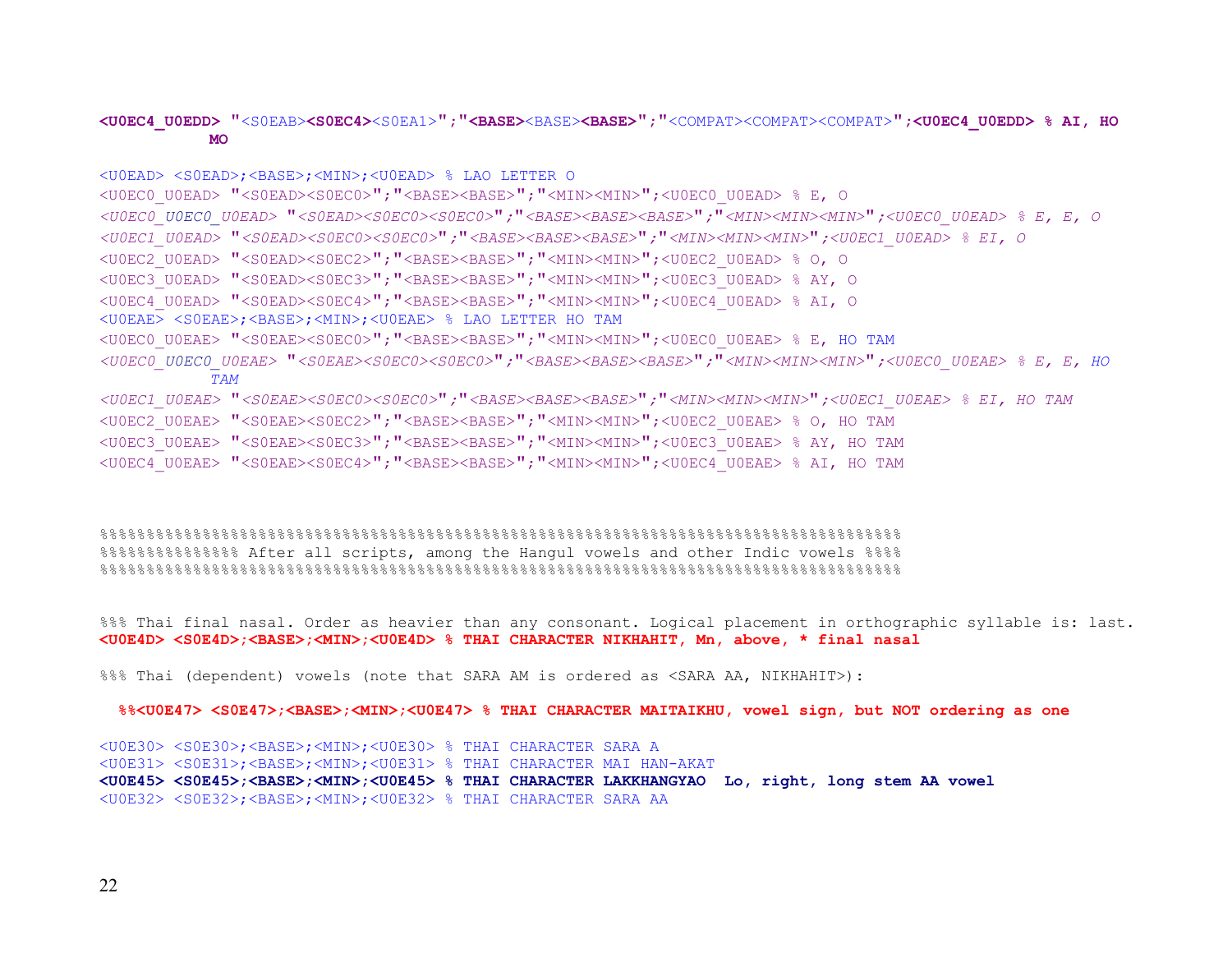*<U0E4D\_U0E32>* "*<S0E32><S0E4D>*"*;*"*<BASE><BASE>*"*;*"*<MIN><MIN>*"*;<U0E4D\_U0E32> % THAI CHARACTER NIKHAHIT, THAI CHARACTER SARA AA; reorder characters (sort of)* 

*<U0E33>* "*<S0E32><S0E4D>*"*;*"*<BASE><BASE>*"*;*"*<COMPAT><COMPAT>*"*;<U0E33> % THAI CHARACTER SARA AM (compatibility decomposed as: <NIKHAHIT, SARA AA>)* 

<U0E34> <S0E34>;<BASE>;<MIN>;<U0E34> % THAI CHARACTER SARA I <U0E35> <S0E35>;<BASE>;<MIN>;<U0E35> % THAI CHARACTER SARA II <U0E36> <S0E36>;<BASE>;<MIN>;<U0E36> % THAI CHARACTER SARA UE <U0E37> <S0E37>;<BASE>;<MIN>;<U0E37> % THAI CHARACTER SARA UEE <U0E38> <S0E38>;<BASE>;<MIN>;<U0E38> % THAI CHARACTER SARA U <U0E39> <S0E39>;<BASE>;<MIN>;<U0E39> % THAI CHARACTER SARA UU

%%% Thai would-be reordering (dependent) vowels:

<U0E40> <S0E40>;<BASE>;<MIN>;<U0E40> % THAI CHARACTER SARA E <U0E41> "<S0E40><S0E40>";"<BASE><BASE>";"<MIN><MIN>";<U0E41> % THAI CHARACTER SARA AE <U0E42> <S0E42>;<BASE>;<MIN>;<U0E42> % THAI CHARACTER SARA O <U0E43> <S0E43>;<BASE>;<MIN>;<U0E43> % THAI CHARACTER SARA AI MAIMUAN <U0E44> <S0E44>;<BASE>;<MIN>;<U0E44> % THAI CHARACTER SARA AI MAIMALAI %%%%%%%%%%%%% Ordering pretends that the vowel is just after the next consonant, %%%%%%%%%%%%% while it may actually be pronounced even later. %%%%%%%%%%%%% The weighting for these are moved to after a following Thai consonant by %%%%%%%%%%%%% the contractions above.

%%% Lao final nasal. Order as heavier than any consonant. Logical placement in orthographic syllable is: last. **<U0ECD> <S0ECD>;<BASE>;<MIN>;<U0ECD> % LAO NIGGAHITA, Mn, above, \* final nasal** 

%%% Lao (dependent) vowels (note that VOWEL AM is ordered as <VOWEL AA, NIGGAHITA>):

<U0EB0> <S0EB0>;<BASE>;<MIN>;<U0EB0> % LAO VOWEL SIGN A <U0EB1> <S0EB1>;<BASE>;<MIN>;<U0EB1> % LAO VOWEL SIGN MAI KAN

<U0EB2> <S0EB2>;<BASE>;<MIN>;<U0EB2> % LAO VOWEL SIGN AA

- *<U0ECD\_U0EB2>* "*<S0EB2><S0ECD>*"*;*"*<BASE><BASE>*"*;*"*<MIN><MIN>*"*;<U0ECD\_U0EB2> % LAO NIGGAHITA, LAO VOWEL SIGN AA; reorder characters (sort of)*
- *<U0EB3>* "*<S0EB2><S0ECD>*"*;*"*<BASE><BASE>*"*;*"*<COMPAT><COMPAT>*"*;<U0EB3> % LAO VOWEL SIGN AM (compatibility*

*decomposed as: <NIGGAHITA, VOWEL AA>)* 

<U0EB4> <S0EB4>;<BASE>;<MIN>;<U0EB4> % LAO VOWEL SIGN I

- <U0EB5> <S0EB5>;<BASE>;<MIN>;<U0EB5> % LAO VOWEL SIGN II
- <U0EB6> <S0EB6>;<BASE>;<MIN>;<U0EB6> % LAO VOWEL SIGN Y
- <U0EB7> <S0EB7>;<BASE>;<MIN>;<U0EB7> % LAO VOWEL SIGN YY